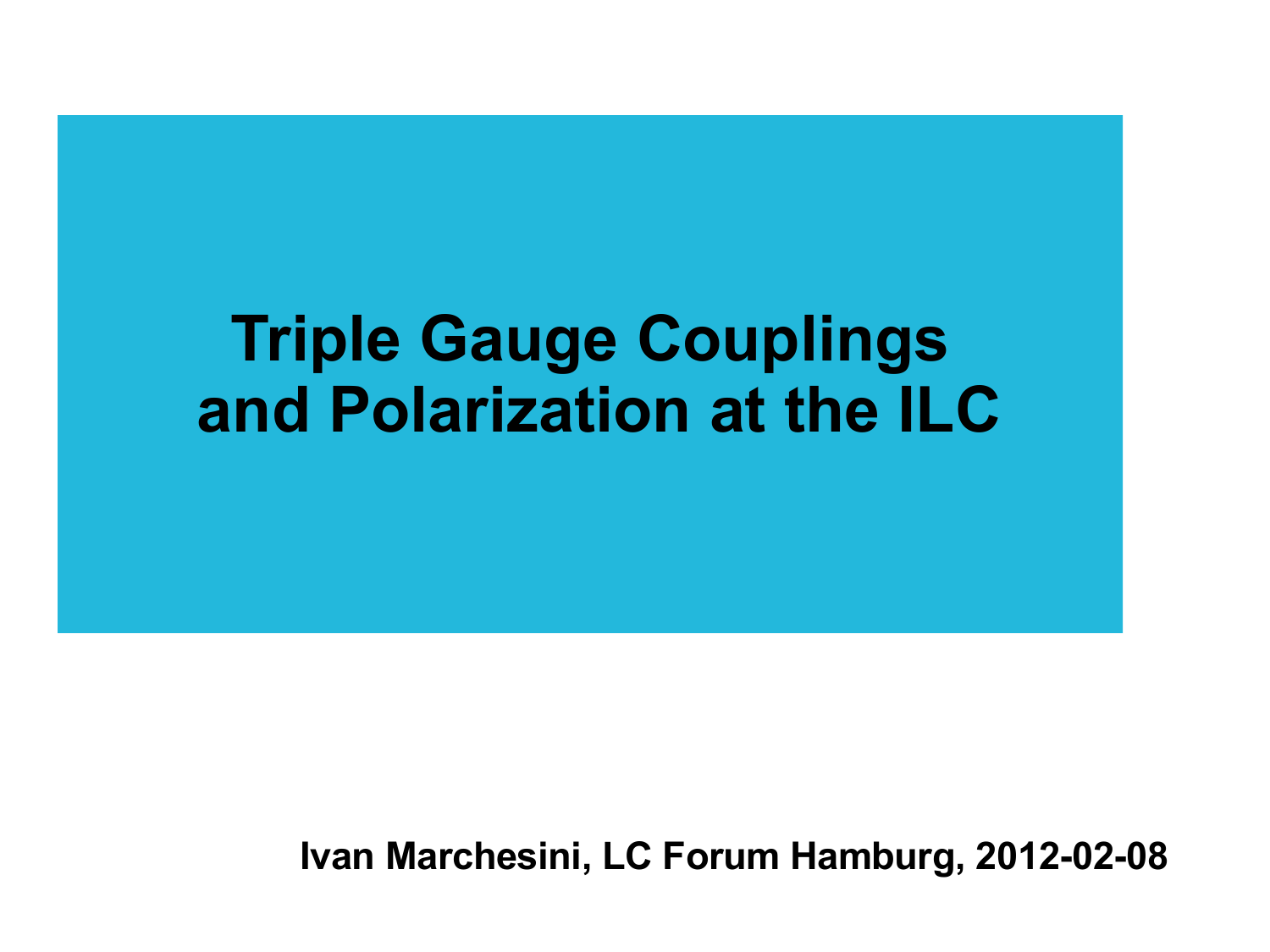#### **Electro-Weak Sector**

- Gauge group SU(2)  $_{\mathsf{L}}^{\mathsf{\odot U(1)}}$ .
- Non-Abelian SU(2) <sup>L</sup> ⇒ gauge bosons **self-couplings**.
- In particular: Triple Gauge Couplings (TGCs) *WWV* (*V* = γ or *Z*).
- **E** "Accidental" in the theory. Want:



Get for free:

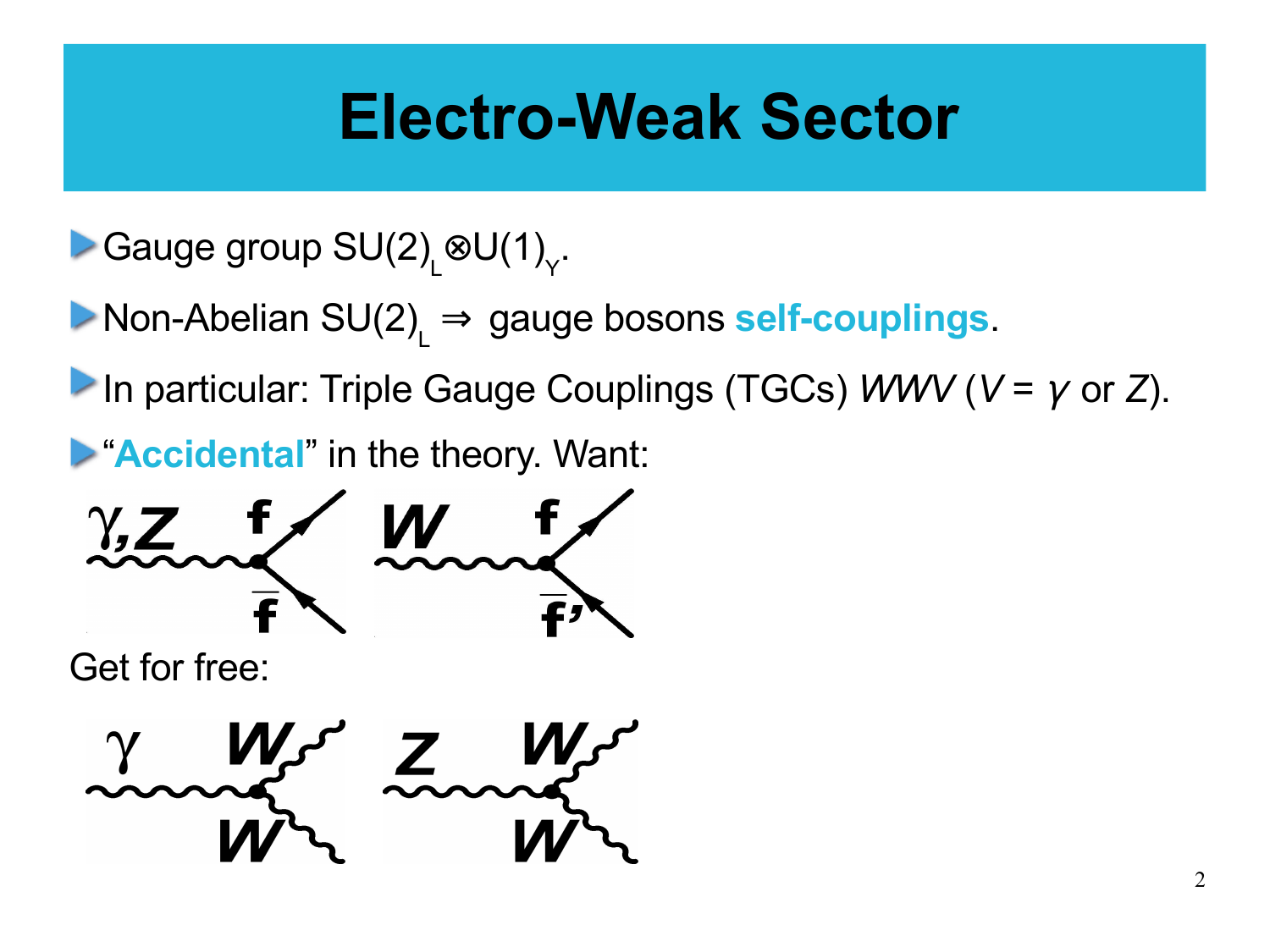#### **Electro-Weak Sector**

- Gauge group SU(2)  $_{\mathsf{L}}^{\mathsf{\odot U(1)}}$ .
- Non-Abelian SU(2) <sup>L</sup> ⇒ gauge bosons **self-couplings**.
- In particular: Triple Gauge Couplings (TGCs) *WWV* (*V* = γ or *Z*).

**Example 12 Accidental**" in the theory. Want:

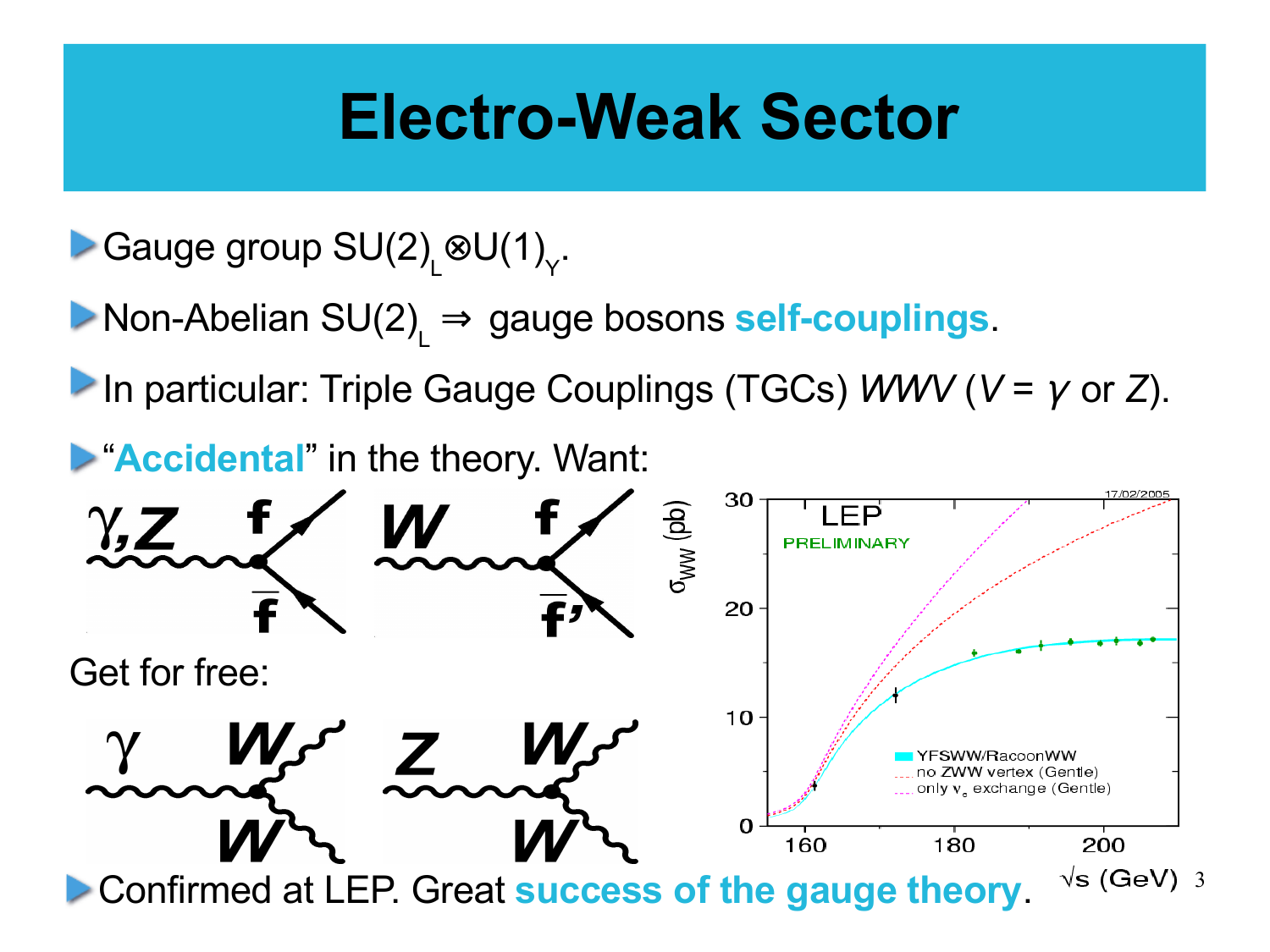# **Triple Gauge Couplings**

**Deviations from SM loop-corrections and beyond-SM physics** (need at least **10-3 precision**).

**TGCs parametrized by the effective Lagrangian** (phenomenological, model independent, most general):

$$
\frac{\mathcal{L}^{WWV}}{ig_{WWV}} = g_1^V V^\mu (W^-_{\mu\nu} W^{+\nu} - W^+_{\mu\nu} W^{-\nu}) - \kappa_V W^-_{\mu} W^+_{\nu} V^{\mu\nu} - \frac{\lambda_V}{m_W^2} V^{\mu\nu} W^+_{\mu} \rho W^-_{\rho\nu} \n+ ig_4^V W^-_{\mu} W^+_{\nu} (\partial^{\mu} V^{\nu} + \partial^{\nu} V^{\mu}) \n+ ig_5^V \varepsilon^{\mu\nu\rho\sigma} \left[ (\partial_{\rho} W^-_{\mu}) W^+_{\nu} - W^-_{\mu} (\partial_{\rho} W^+_{\nu}) \right] V_{\sigma} \n- \frac{\tilde{\kappa}_V}{2} W^-_{\mu} W^+_{\nu} \varepsilon^{\mu\nu\rho\sigma} V_{\rho\sigma} - \frac{\tilde{\lambda}_V}{2 m_W^2} W^-_{\rho\mu} W^{+\mu}{}_{\nu} \varepsilon^{\nu\rho\alpha\beta} V_{\alpha\beta}.
$$

14 complex couplings: **28 free parameters**. SM predicts  $g_1^2$ ,  $g_1^2$ ,  $\kappa$ γ and  $\kappa$ *z*  $= 1$  at tree level, others are 0.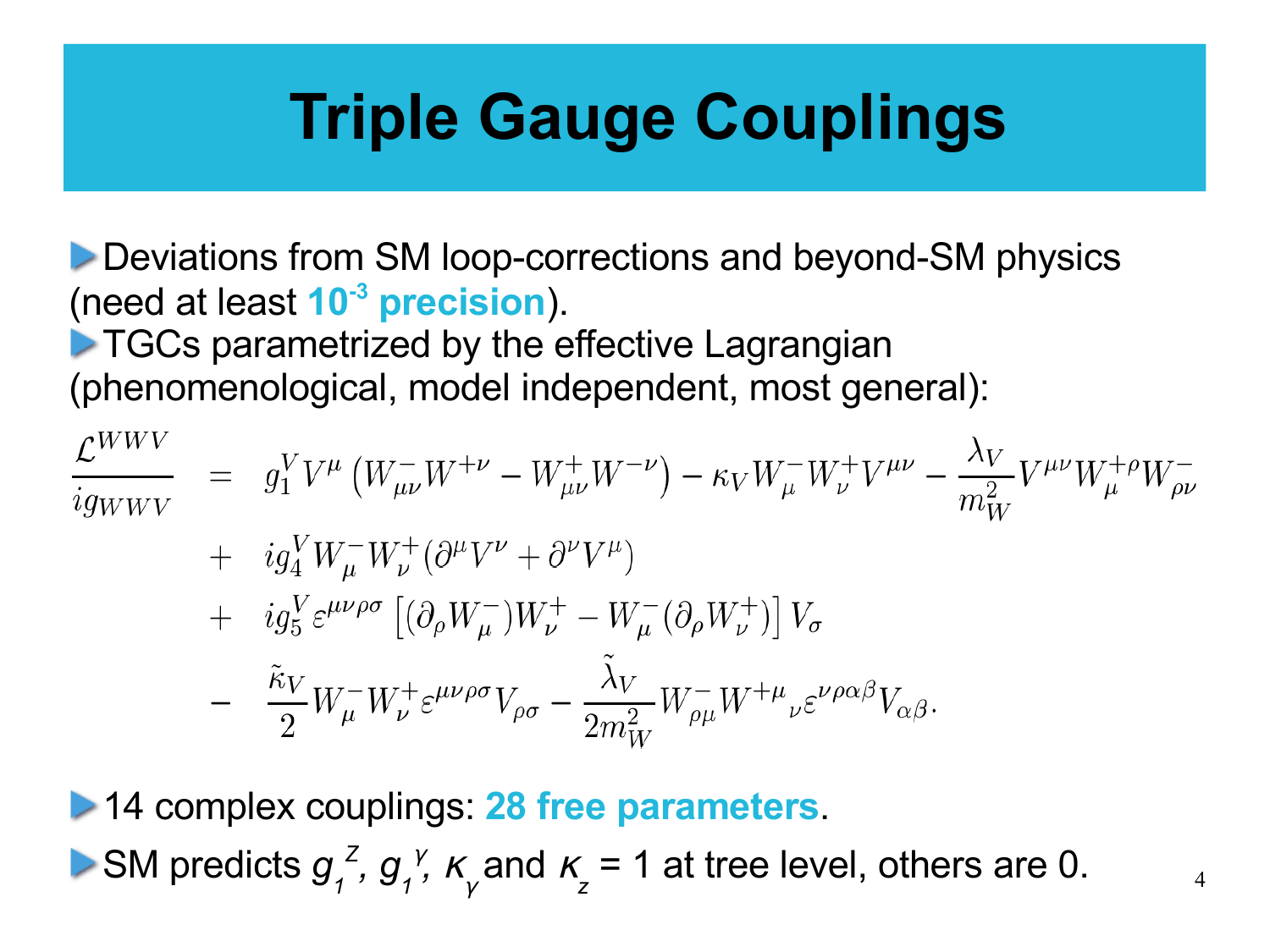# **LEP Combined Results**

**Assumptions** on the TGCs used at LEP and in this study:

- Real, *C* and *P* conserving: *g 1 Z , g 1* γ *,* <sup>κ</sup> γ  *,* <sup>κ</sup> *z; ,* λ γ  $\lambda_{\kappa}$  and  $\lambda_{\kappa}$  .
- Electromagnetic gauge invariance  $g_i^{\gamma} = 1$ .

SU(2)  $\mathsf{L}^{\otimes\mathsf{U}(1)}$ local gauge invariance:

$$
\Delta \kappa_Z = -\Delta \kappa_\gamma \tan^2 \theta_W + \Delta g_1^Z
$$
  

$$
\lambda_Z = \lambda_\gamma.
$$

5 couplings, **3 independent**. LEP limits (one-parameter fits):

| Parameter       | 68% C.L.                         |
|-----------------|----------------------------------|
|                 | ).022<br>).019<br>$0.98^{\circ}$ |
| $\kappa_\gamma$ | -v.v44<br>$0.973^{-}$<br>045     |
|                 | $-0.028^{+0}$                    |

No significant improvement at Tevatron or LHC: *O*(10-2). **10-3 precision only at the ILC**.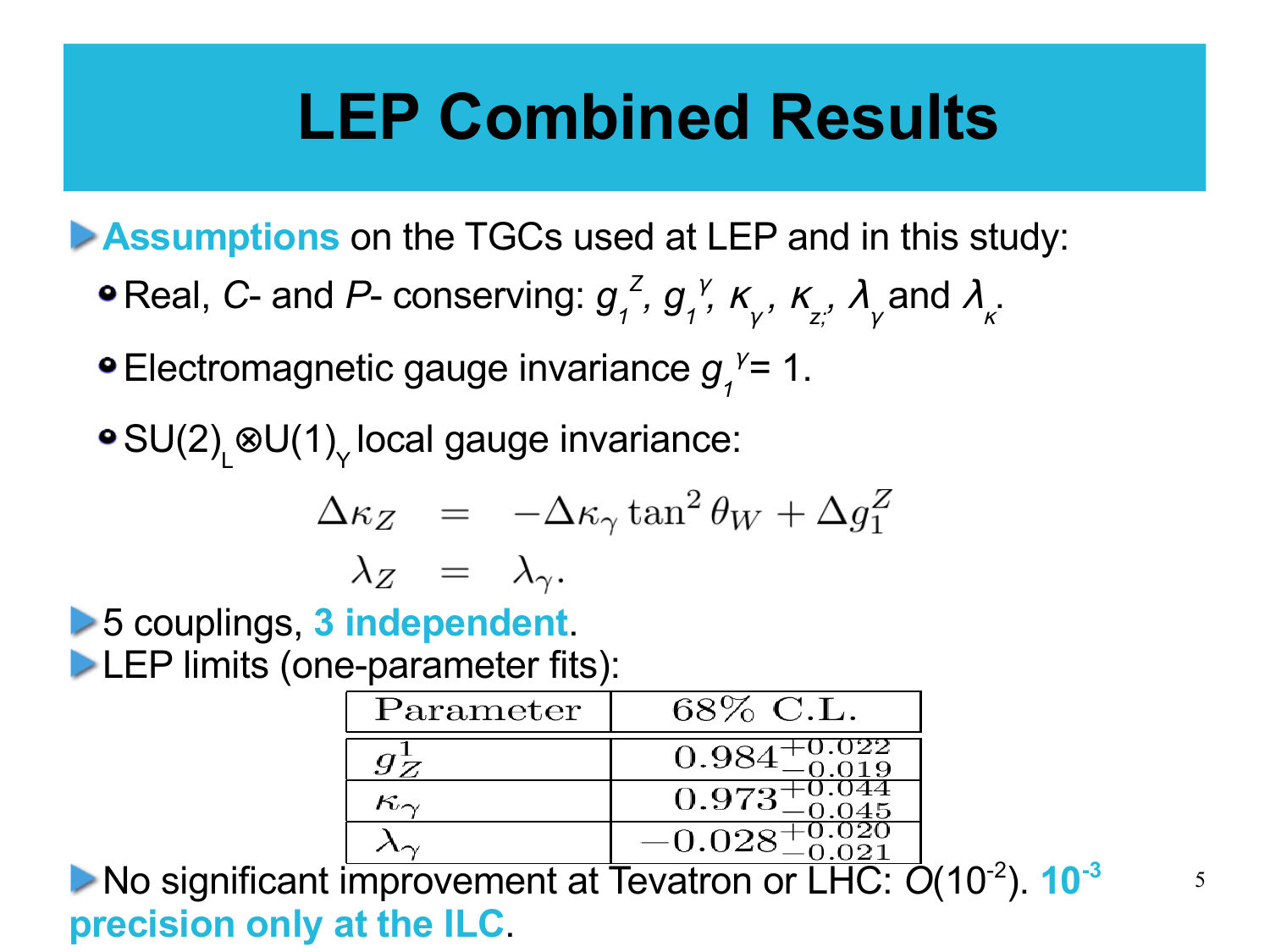# **Precision and Polarization**

ILC baseline includes e- beam long.-polarized of at least **80%**.

Possibility of e<sup>+</sup> long.-polarization: here 30% and 60% options considered.

**Polarized beams (both) are required to:** 

improve statistics: enhance signal, suppress backgrounds;

• analyze the structure of new physics;

precision measurements of (deviations from) the SM.

**But: polarization has to be known with high precision (strong)** impact on the cross-sections).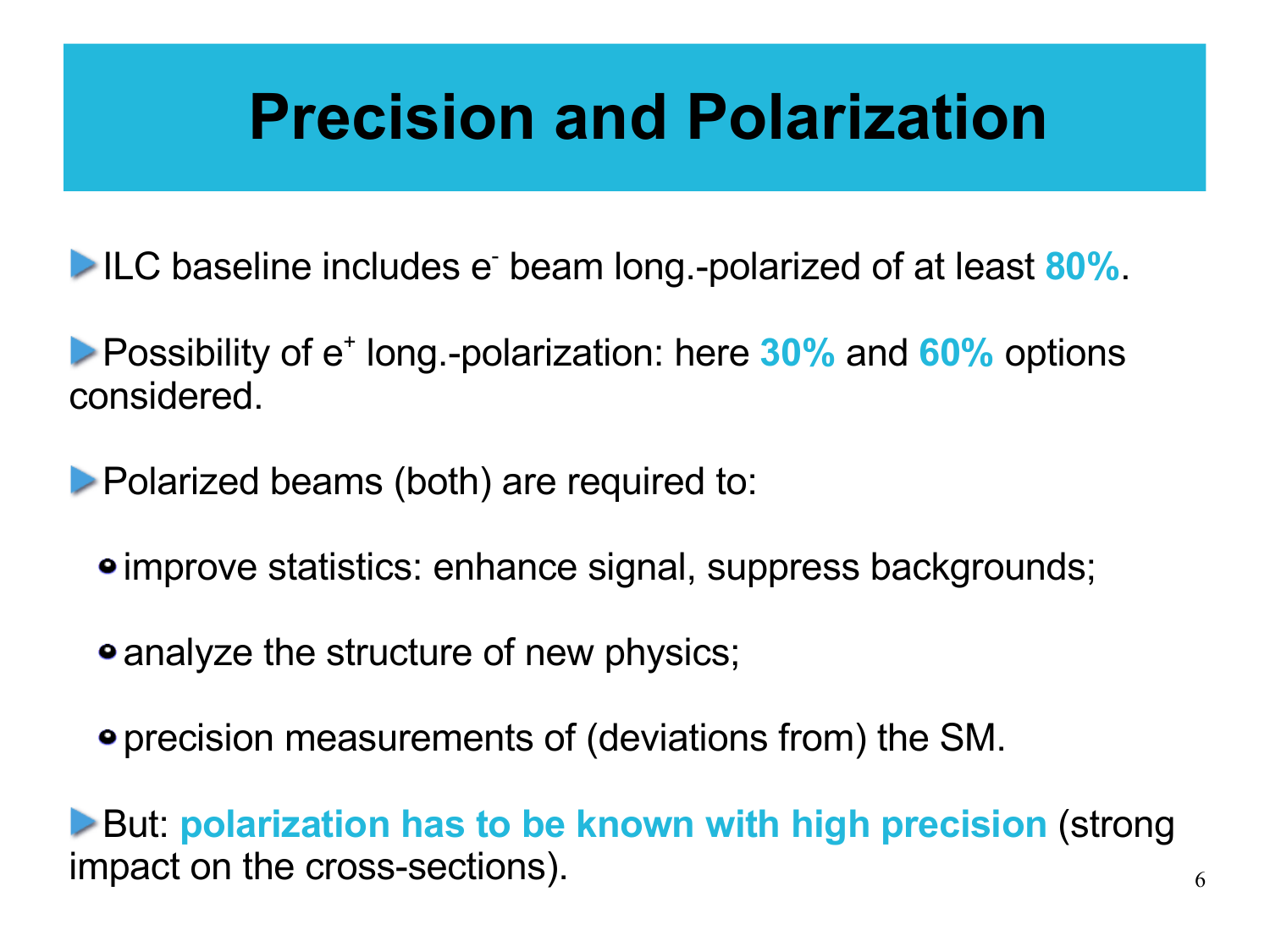# **Polarization Measurement at the ILC**

**3-fold way:** complementarity, cross-checks, redundancy.

**Upstream polarimeter:** high time-granularity, control over leftright polarization differences, correlations (**> 1 km from IP**).

**Downstream polarimeter + spin tracking simulations**: measure depolarization effects.

#### **Measurement from Data**:

- access to luminosity-weighted polarization (**at the IP**) to complement the polarimeters (**check depolarization**);
- average polarization (long time scale);
- need polarimeters to correct for left-right differences;
- need high cross-section, polarization-dependent process;
- *W<sup>+</sup>W-*  **production ideal**: process used for this study.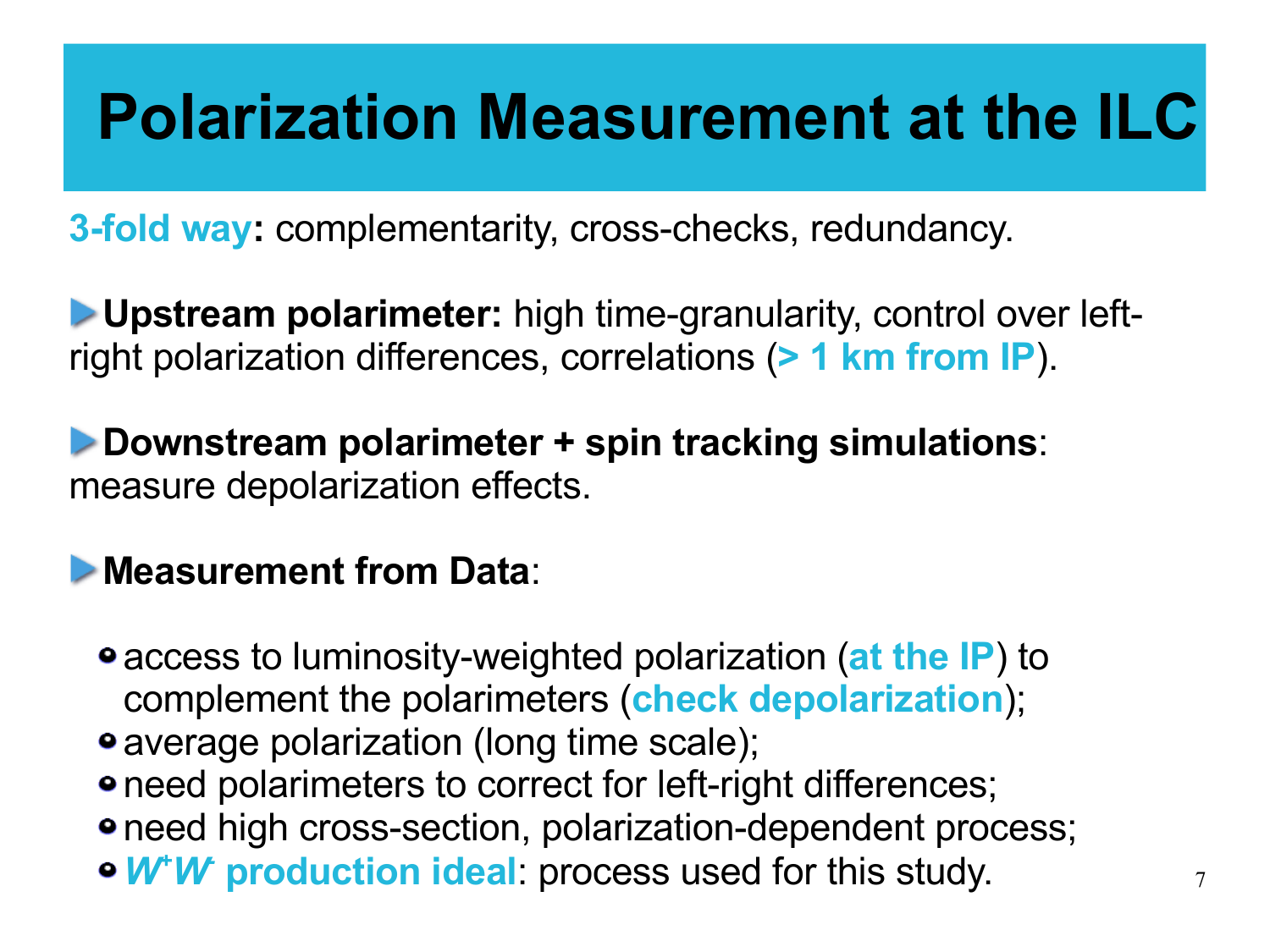# **W<sup>+</sup>W- Production**





Total cross-section: strong sensitivity to polarization. Golden channel to measure TGCs (LEP): angular distributions. **Implement simultaneous measurement.**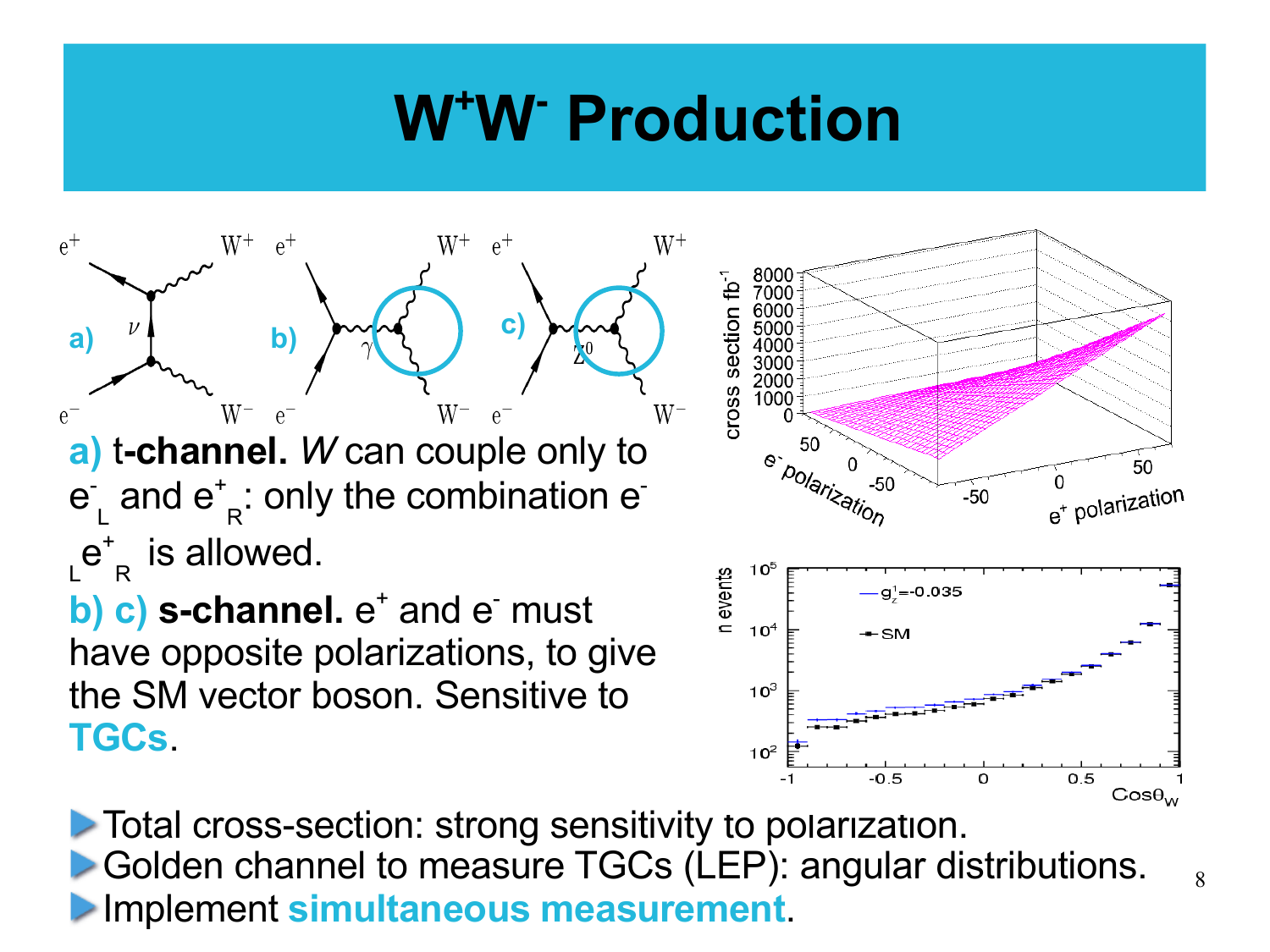# **Selection**

Study performed in **full simulation** in ILD. Full SM background. Only **semi-leptonic** *W<sup>+</sup>W-*  **decays towards electron or muon**,

*q q* µ ν and *q q e* <sup>ν</sup> :

- cleanest reconstruction and lower background;
- precise reconstruction of *W* decay angles: sensitive to TGCs.

 $\triangleright$  "tau-signal" **q q**  $\mu \tau$  considered background.

Leptonic decay **angles** (*cos*θ *\* l* and φ *\**  $\mathcal{L}_{\bm{\theta}}$  ) and  $\bm{cos}\theta_{\bm{w}}$  are used.

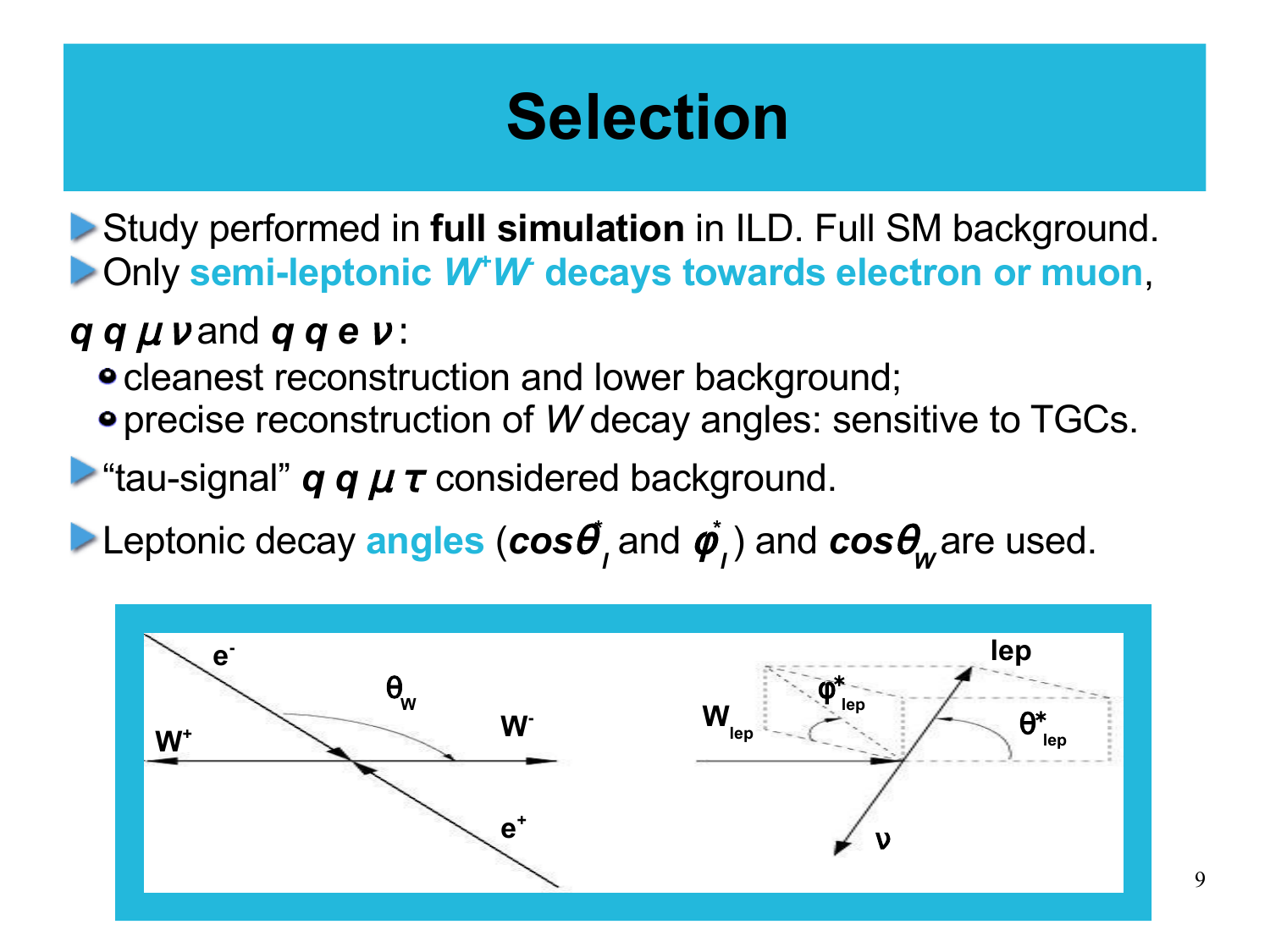## **Selection**

Fully simulated Monte Carlo events in ILD. Full SM background.

Pre-selection cuts (n<sup>o</sup> tracks,  $\sqrt{s}$ , P<sub>T</sub>, total energy).

**Force 3 jets, the jet with lower particle multiplicity is associated to** the lepton and has to have only one track with  $p_{\text{t}}$  > 10 GeV.

**Tau-signal**"  $W^+W^- \rightarrow q q l \tau$  suppression via discriminating variable.

Further cuts (Y cut, isolation, invariant mass, angular cuts).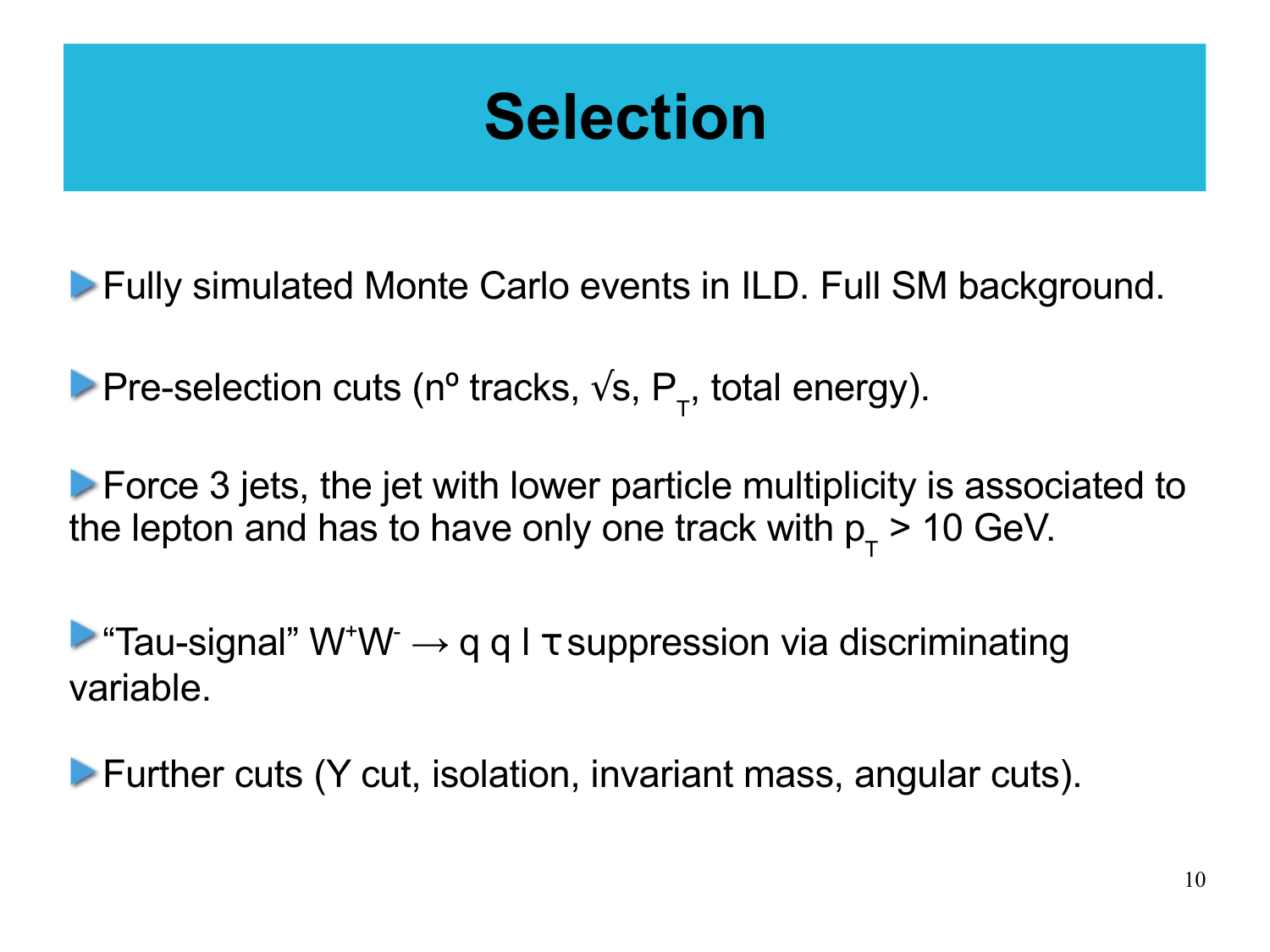# **Final Selection**

Reconstructed *W* invariant mass from hadronic and leptonic decay.



**The final selection:** 

- $\bullet$  Signal efficiency  $\sim$  67%.
- $\bullet$  non-"tau signal" background contamination  $\sim 6\%$ .
- $\bullet$  "tau signal" ~ 10%.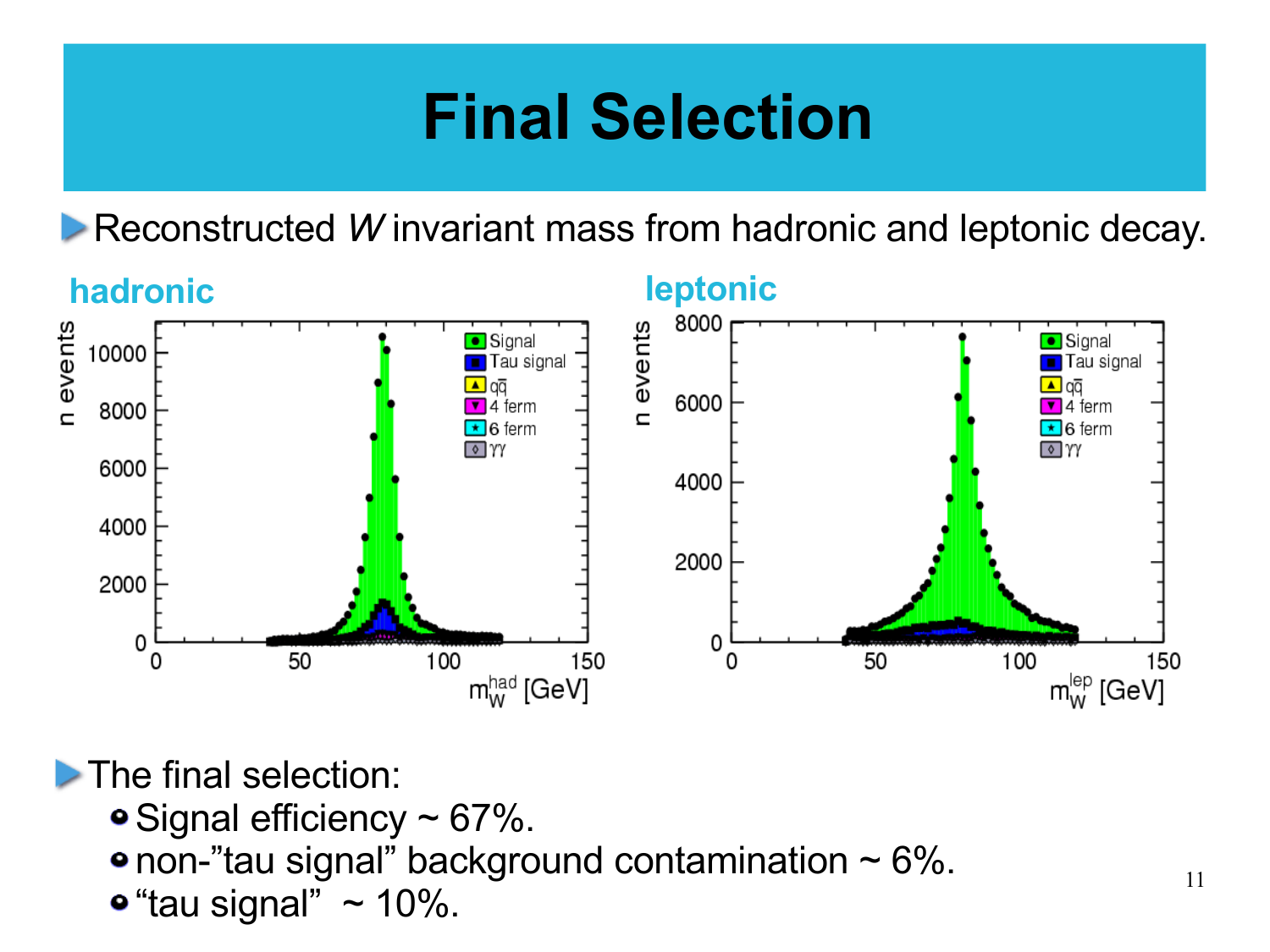# **Angular Fit**

3D **Monte Carlo template** (*cos*θ *\* l*  , φ *\* l* , *cos*θ *W* ).

4 "data" 3D (*cos*θ *\* l*  , φ *\* l* , *cos*θ *W* ) distributions for the ++, +-, -+, - helicity sets.

**Likelihood** fit of data to template.

**3** parameters for the TGCS **+ 2 parameters for the polarization**: ideally: |+P e-  $| = |-P|$ e- | and |+P e+  $| = |-P|$ e+ |; reality: |+P e- | ≠ |-P e- | and |+P e+ | ≠ |-P e+ |: difference given by the polarimeters with **0.25%** uncertainty (major source of **systematics**).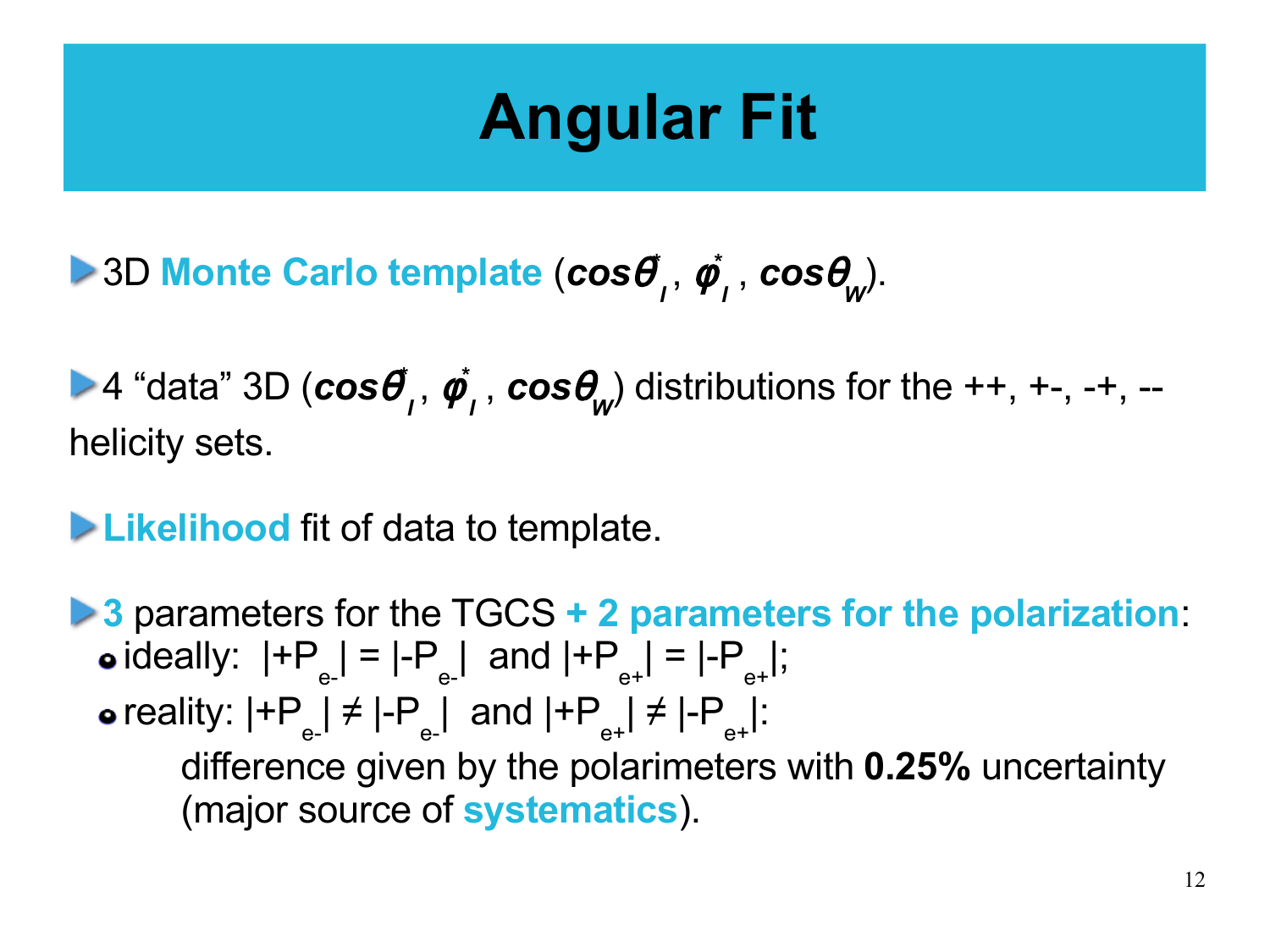## **Polarization Measurement**

#### **Relative precision %**% error polarization % error polarization 30% e<sup>+</sup> pol 80% e pol 60% e<sup>+</sup> pol 80% e pol e<sup>+</sup> (with polarimeters) e<sup>+</sup> (with polarimeters) **60% e<sup>+</sup> 30% e<sup>+</sup>**  $0.8$  $0.8$ (with polarimeters) e (with polarimeters) e e<sup>+</sup> (2 parameters) e<sup>+</sup> (2 parameters) (2 parameters) e (2 parameters)  $0.6$  $0.6$  $0.4$  $0.4$  $0.2$  $0.2$ C Ω 800 600 1000 200 400 600 800 1000 200 400 Luminosity fb<sup>-1</sup> Luminosity fb<sup>-1</sup>

**Here shown sensitivity of fit TGCs+polarization, but same results** when fitting polarization alone: highly uncorrelated. **High positron polarization extremely more convenient.** Systematics from |+P e- | ≠ |-P e- | and |+P e+ | ≠ |-P e+ | non-negligible, nevertheless excellent performance allowed.

13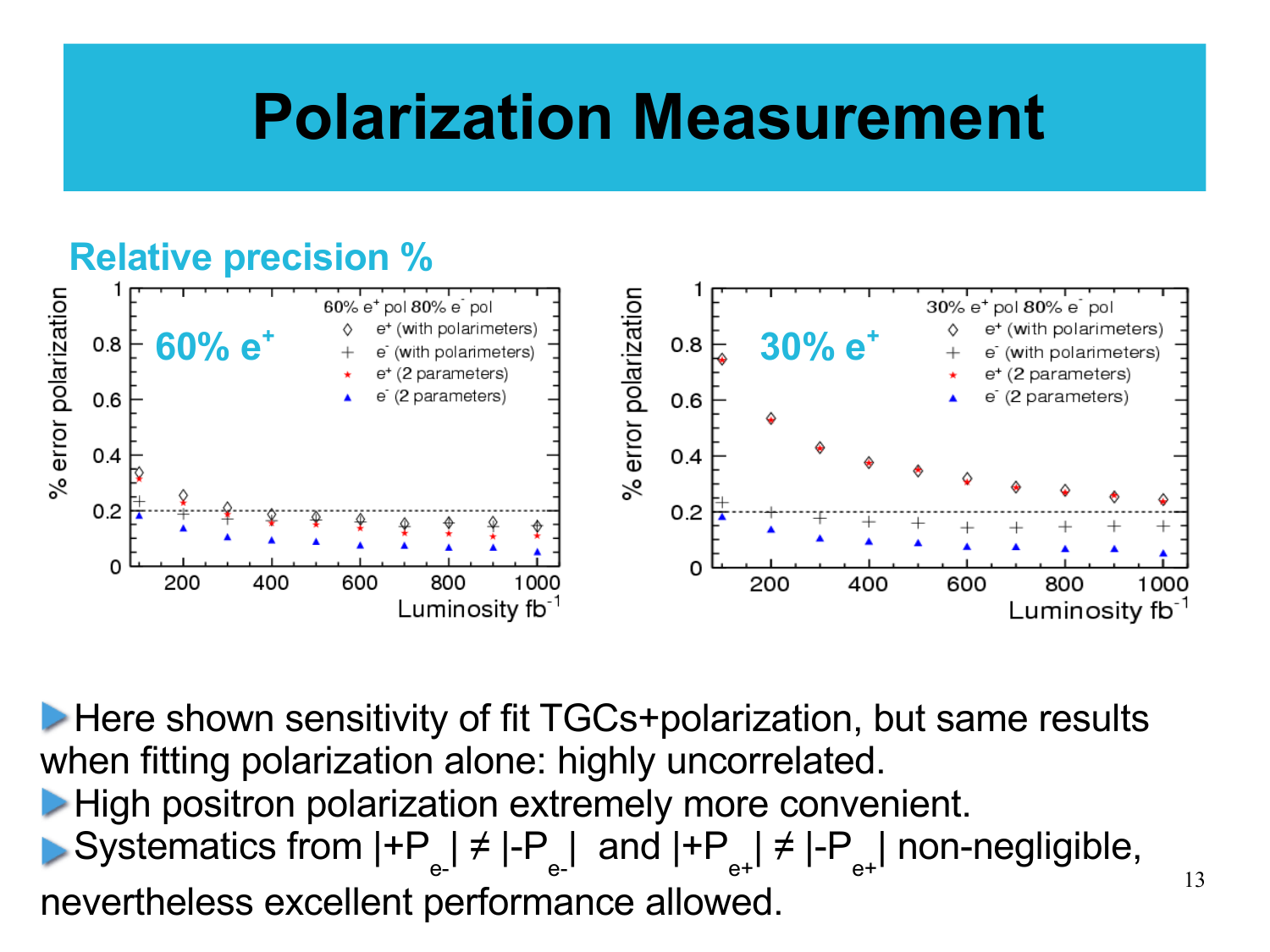# **Sensitivity to the TGCs**

#### **Absolute precision \* 104**



Not influenced by the positron polarization choice. Systematics from |+P e- | ≠ |-P e- | and |+P e+ | ≠ |-P e+ | negligible.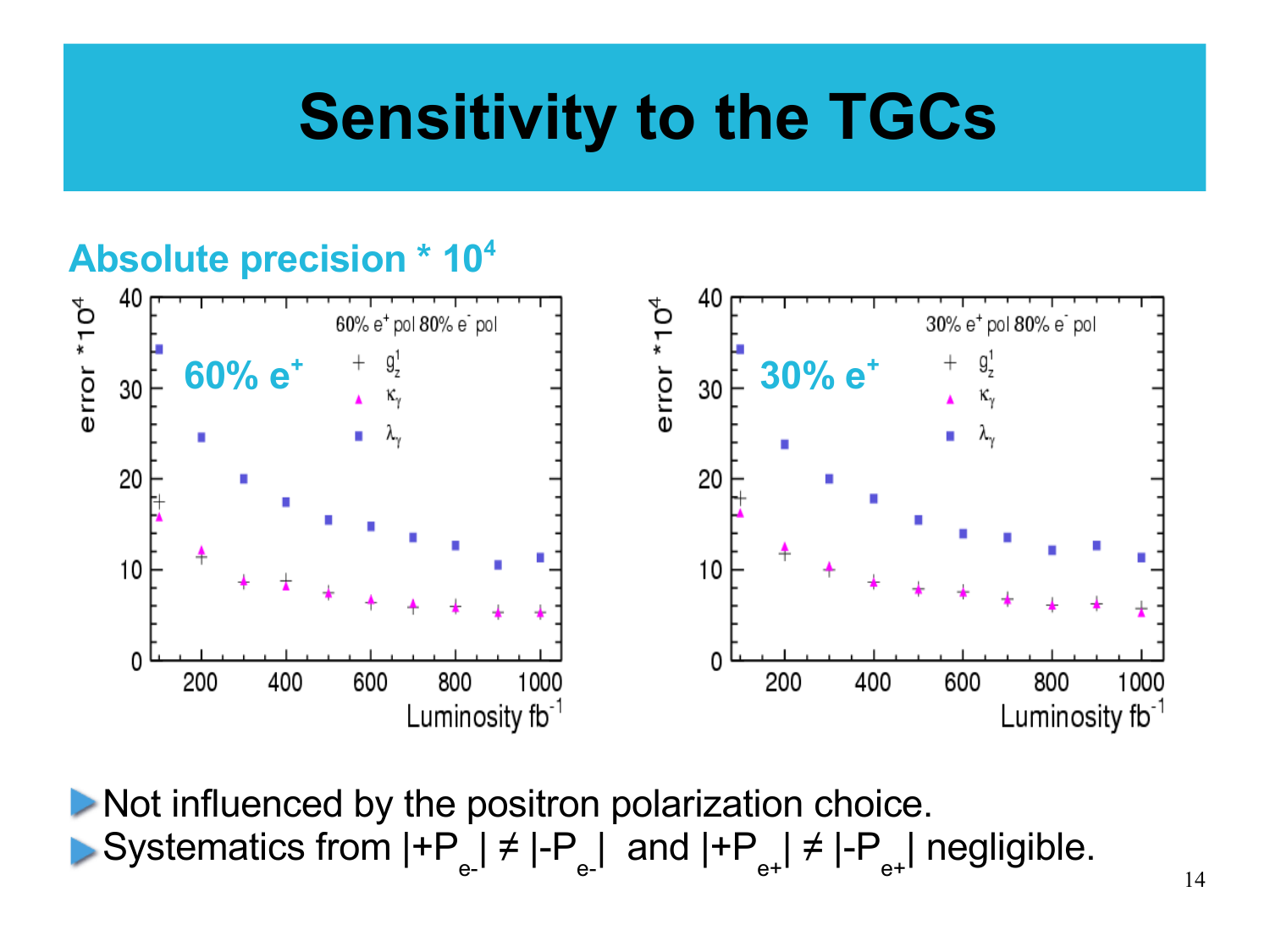#### **Conclusions**

**Higher positron polarization** strongly relevant from the polarization measurement point of view.

Simultaneous fit of TGCs and polarization possible, without loosing sensitivity on the polarization measurement.

Major systematic effect from |+P e- | ≠ |-P e- | and |+P e+ | ≠ |-P e+ |: acceptable.

With 60% positron polarization **error** ≈**0.2%** on both polarizations at ≈300 fb<sup>-1</sup>.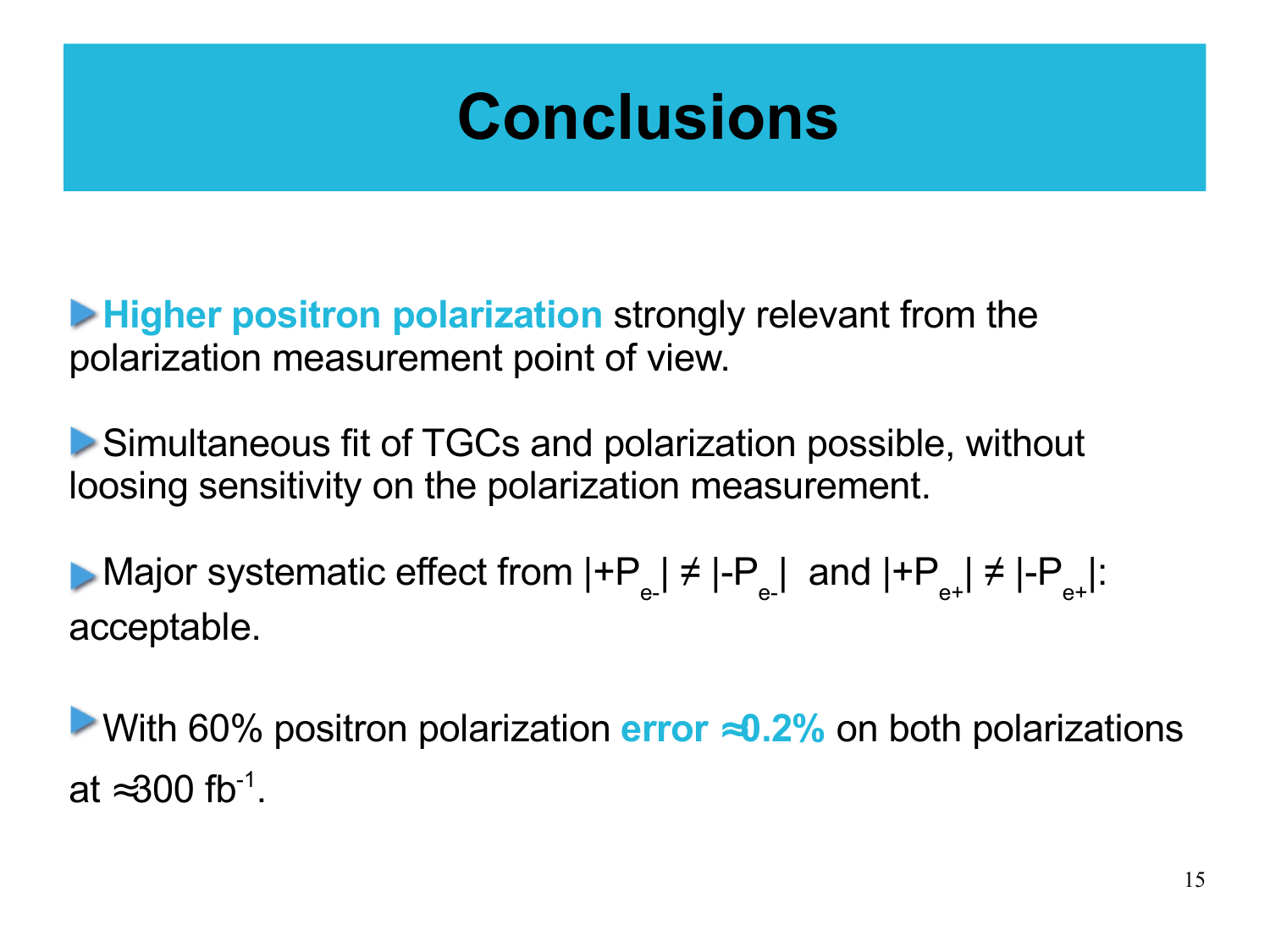



16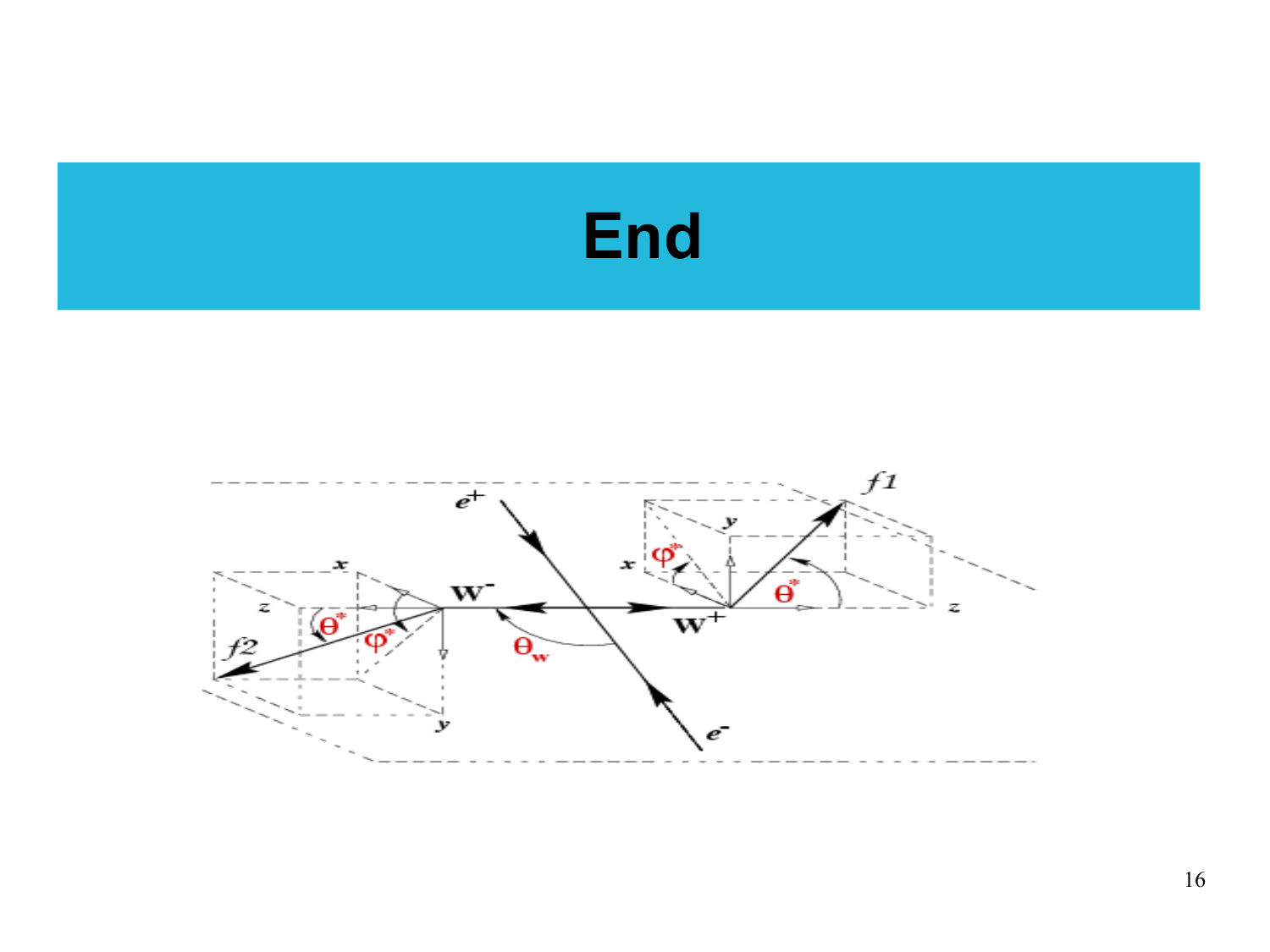#### **Additional Slides**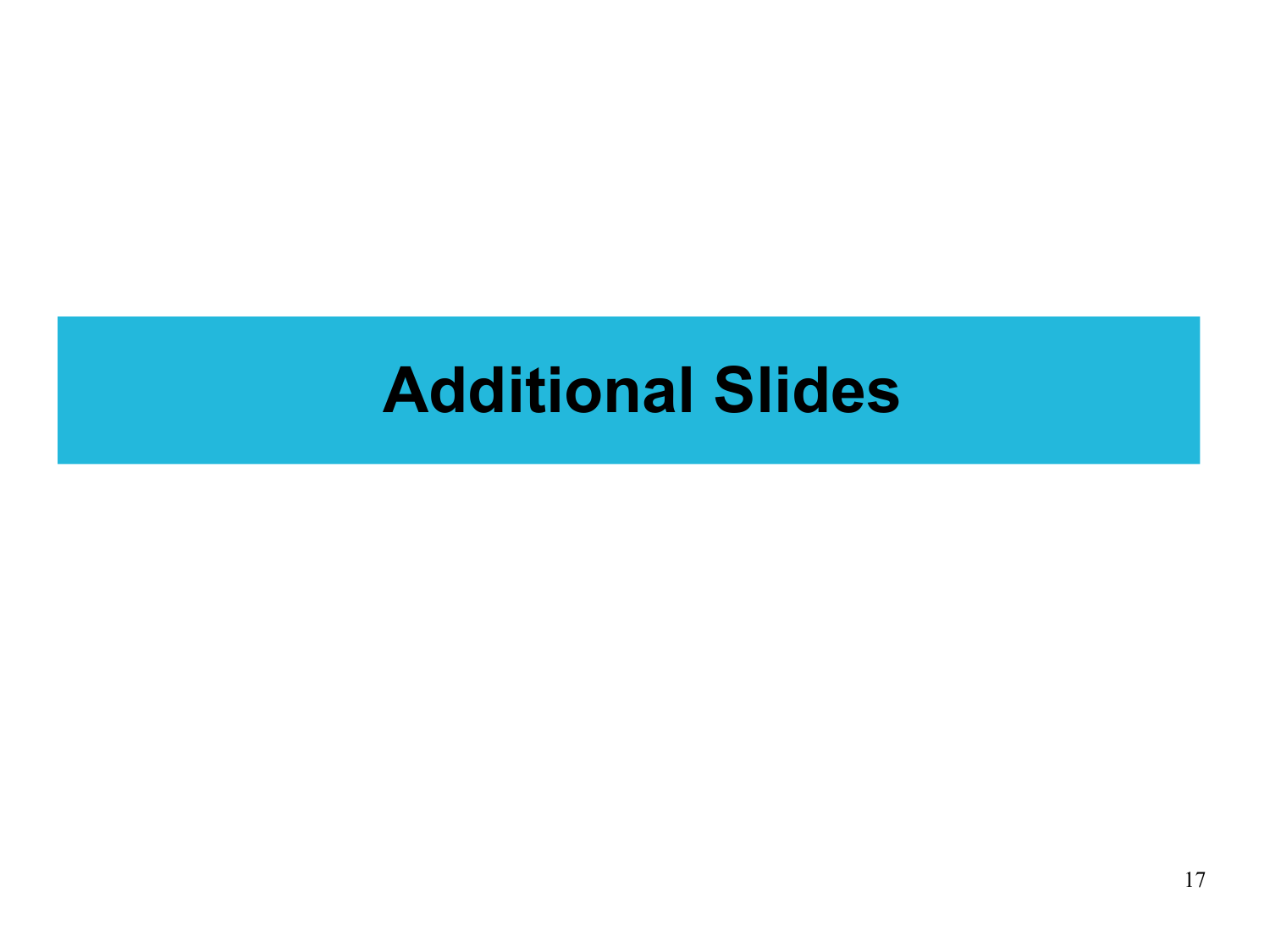#### **Reducing ++ -- Combinations**

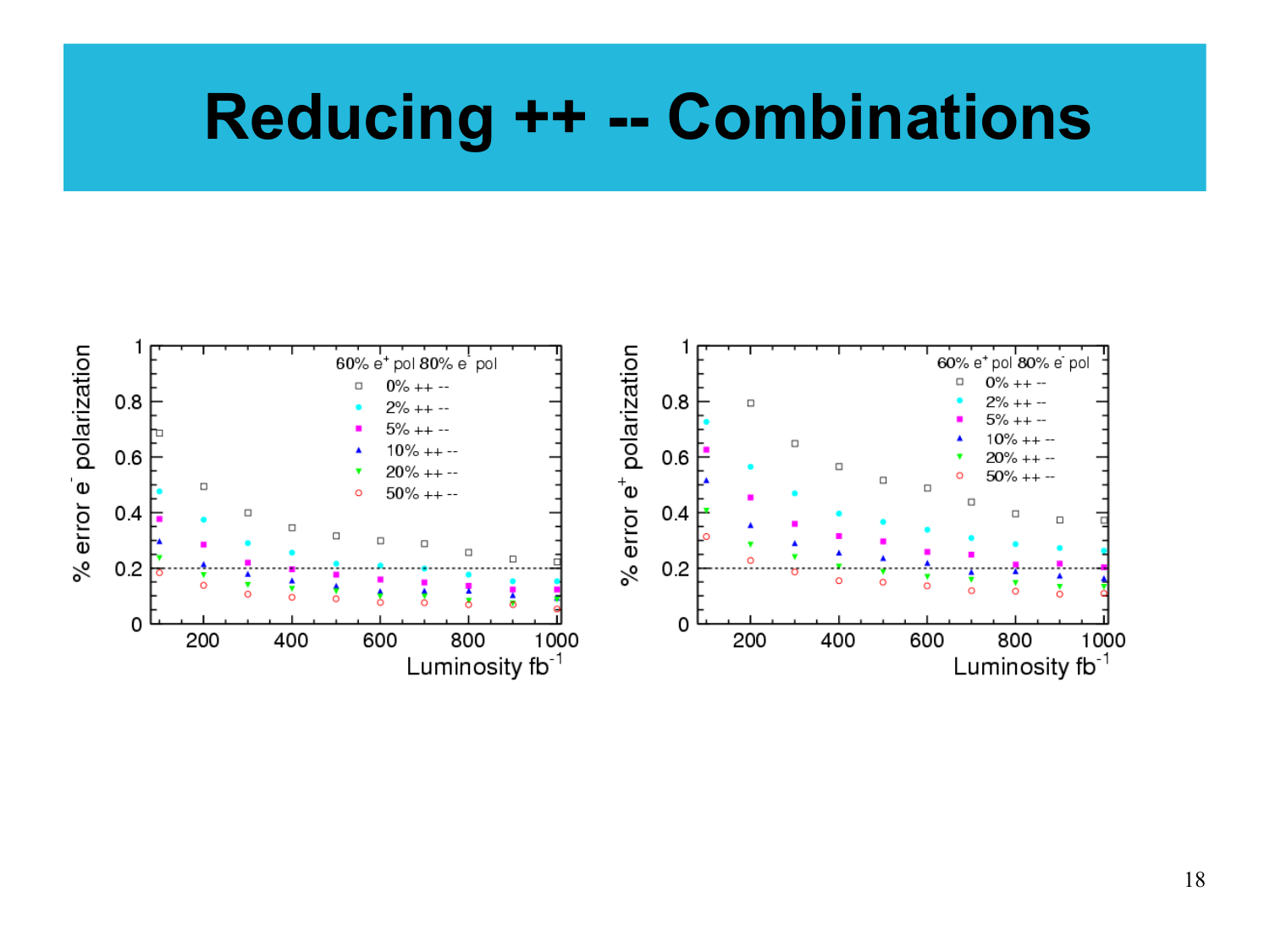## **Finer Binning**

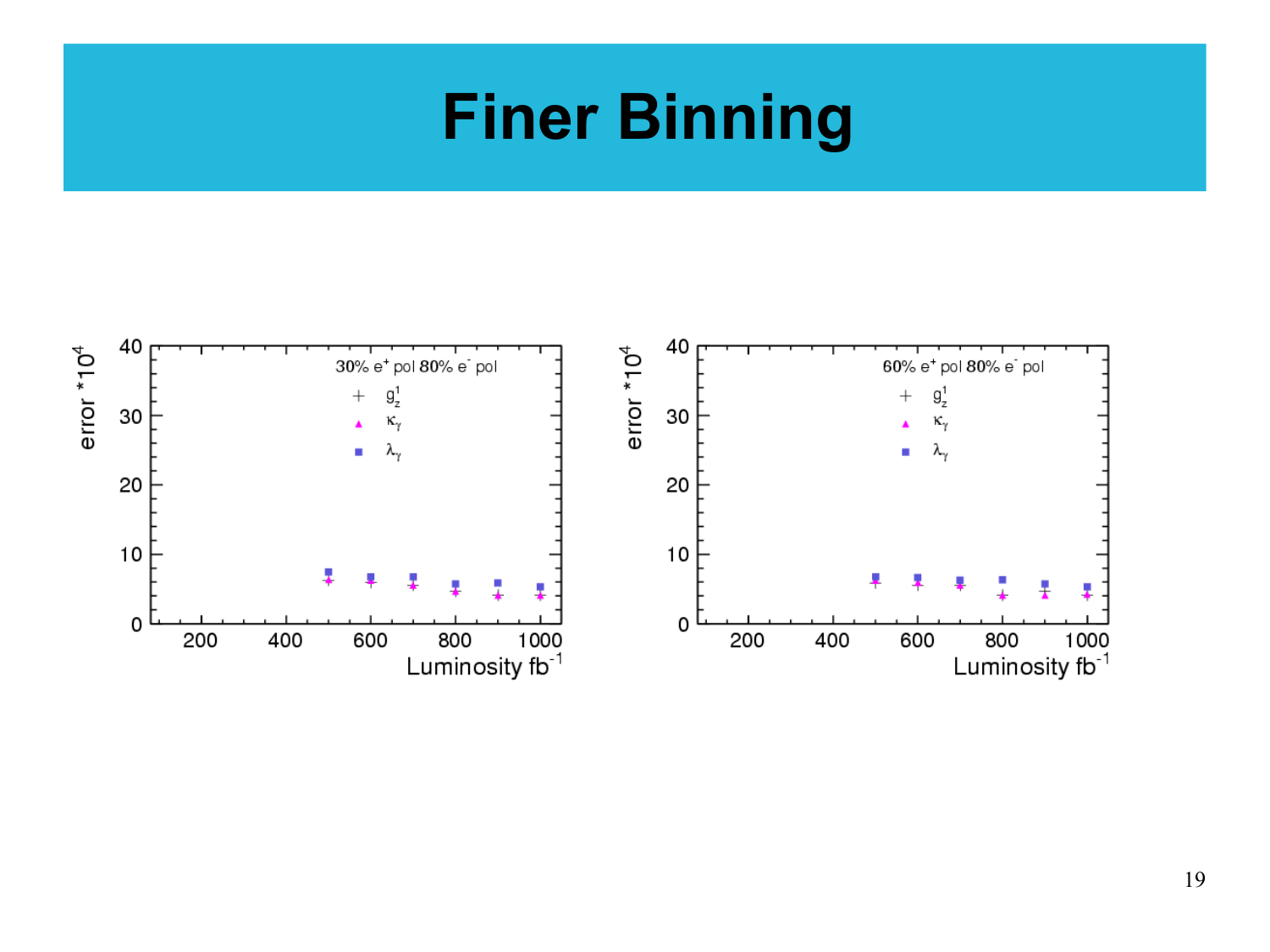#### **Preselection Cuts**

Selection studied using fully simulated events in ILD. **Full SM background included.** 

Here e.g. 20 fb<sup>-1</sup>,  $+30\%$  e<sup>+</sup>,  $-80\%$  e<sup>-</sup> polarization.

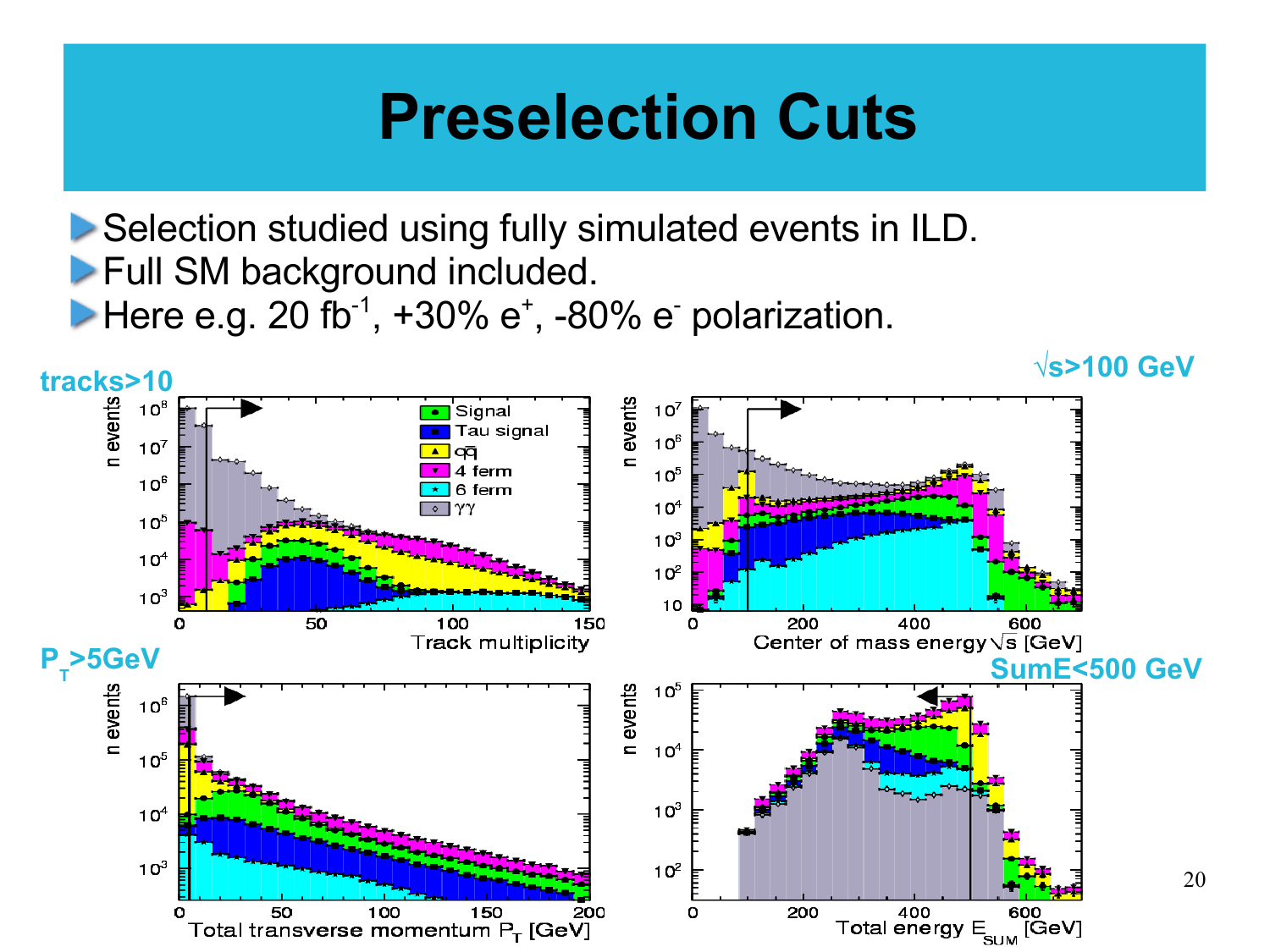## **Jets Requirements**

**Force 3 jets** (Durham). Two jets are for the hadronic decay. One jet associated to the lepton (jet with lower number of particles). **Cut on the y variable** of the jet finder (goodness of clustering).



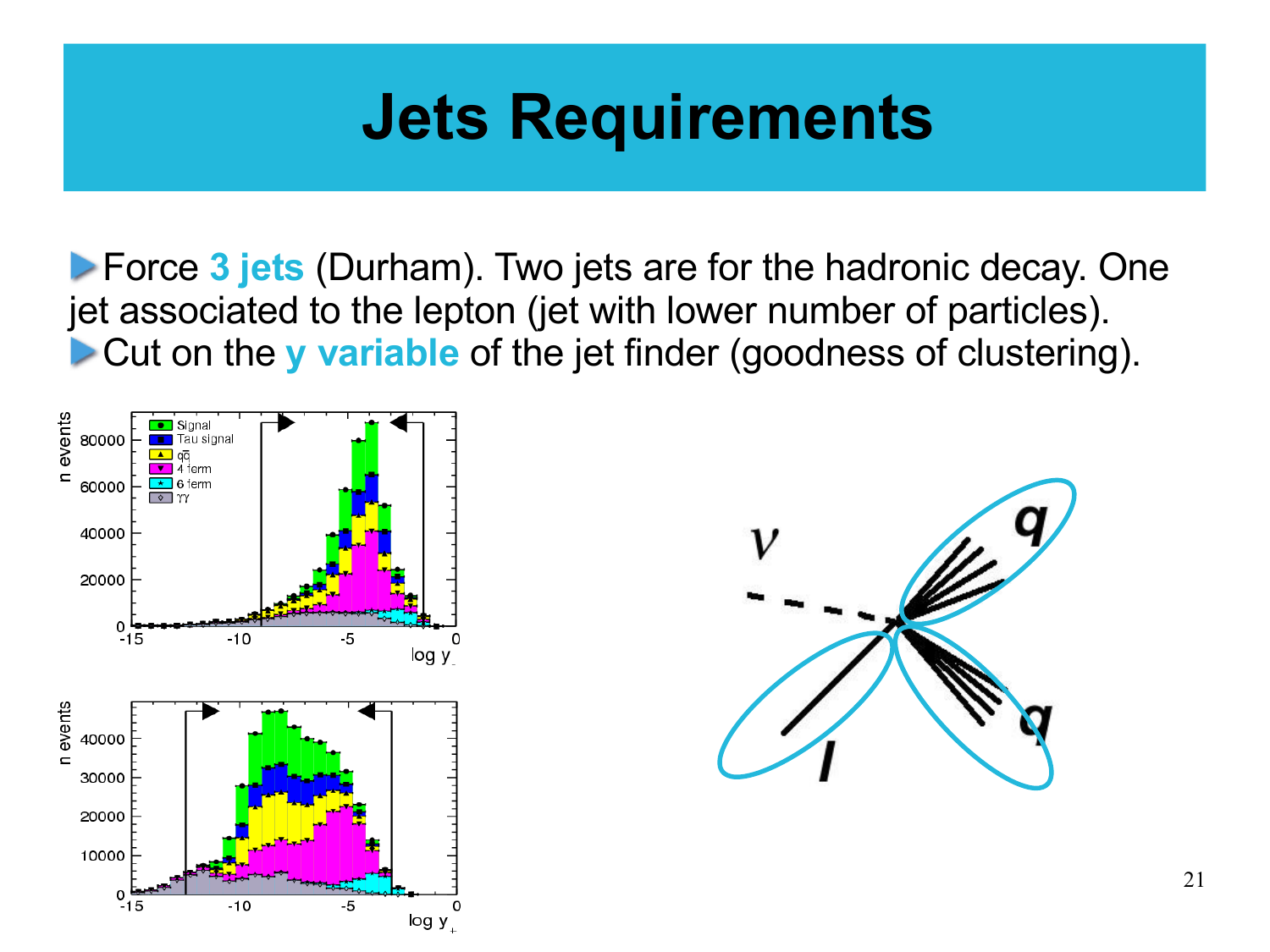#### **Further Cuts**

Requirements on the jet associated to the lepton:  $\bullet$  isolated (theta-phi isolation  $> 0.5$ ); one track with p T > 10 GeV.

*cos*θ *W*   $> -0.95$ .

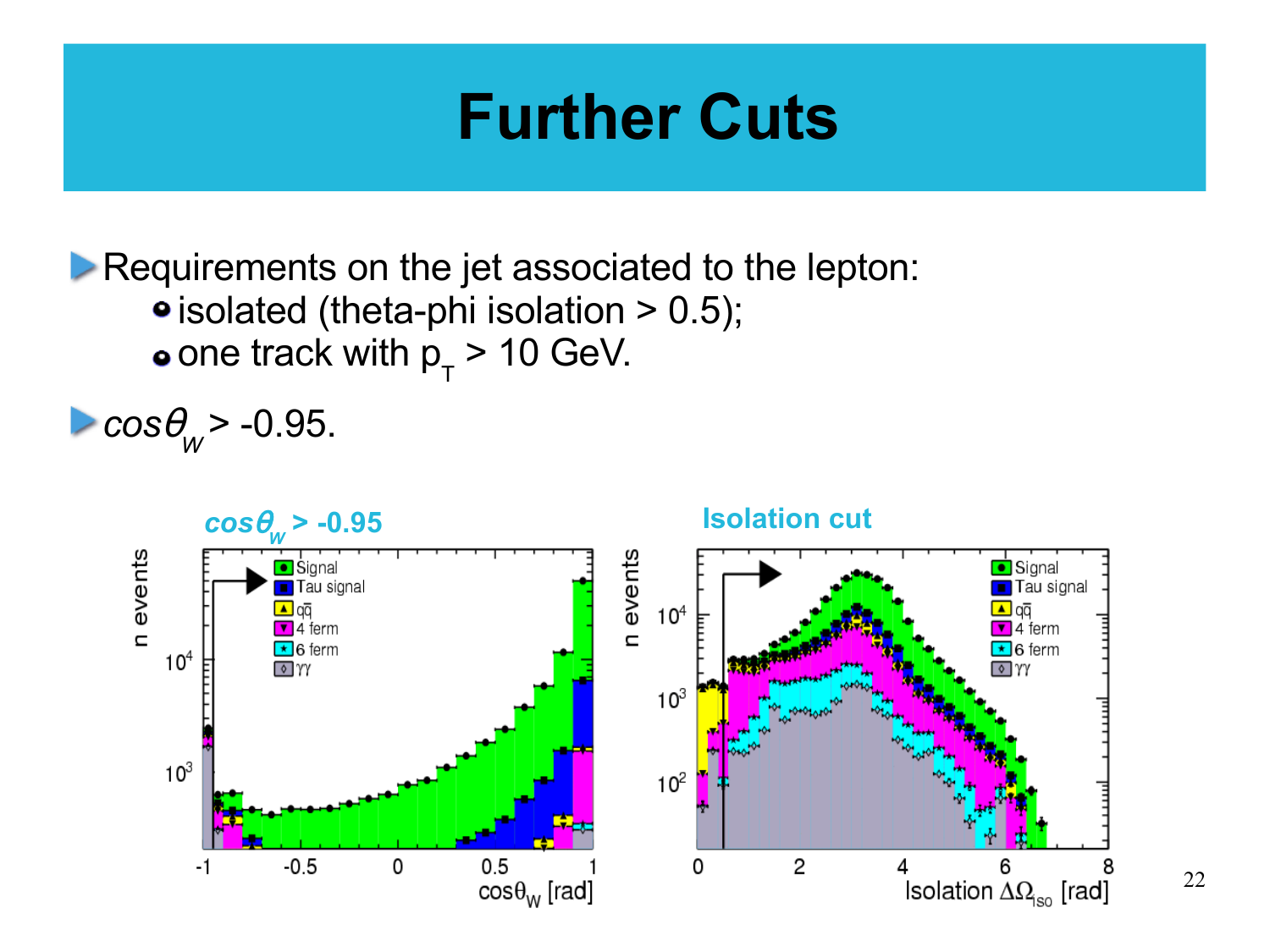## **"Tau-signal" Suppression**

**Reconstruction semi-leptonic decays** *q q τ ν* **less clean: •** further neutrino in the final state from tau decay; worse charge reconstruction of the lepton.

Suppression by means of a discriminating variable:



$$
\left(\frac{2\,E_{\text{lep}}}{\sqrt{s}}\right)^2 + \left(\frac{m_{\text{w}}^{\text{lep}}}{m_{\text{w}}^{\text{true}}}\right)^2 > 1
$$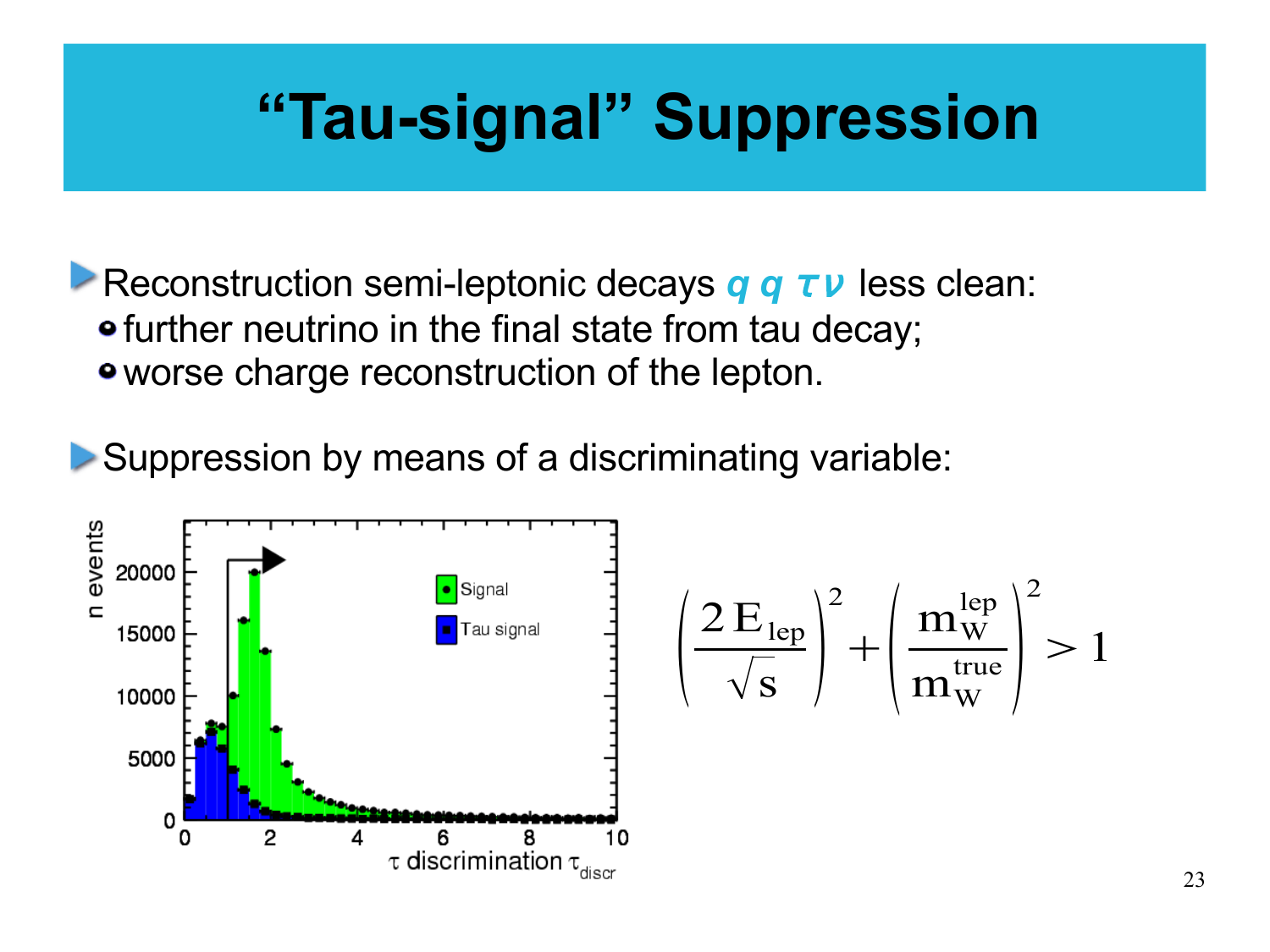#### **Decay Angles**



5

φ,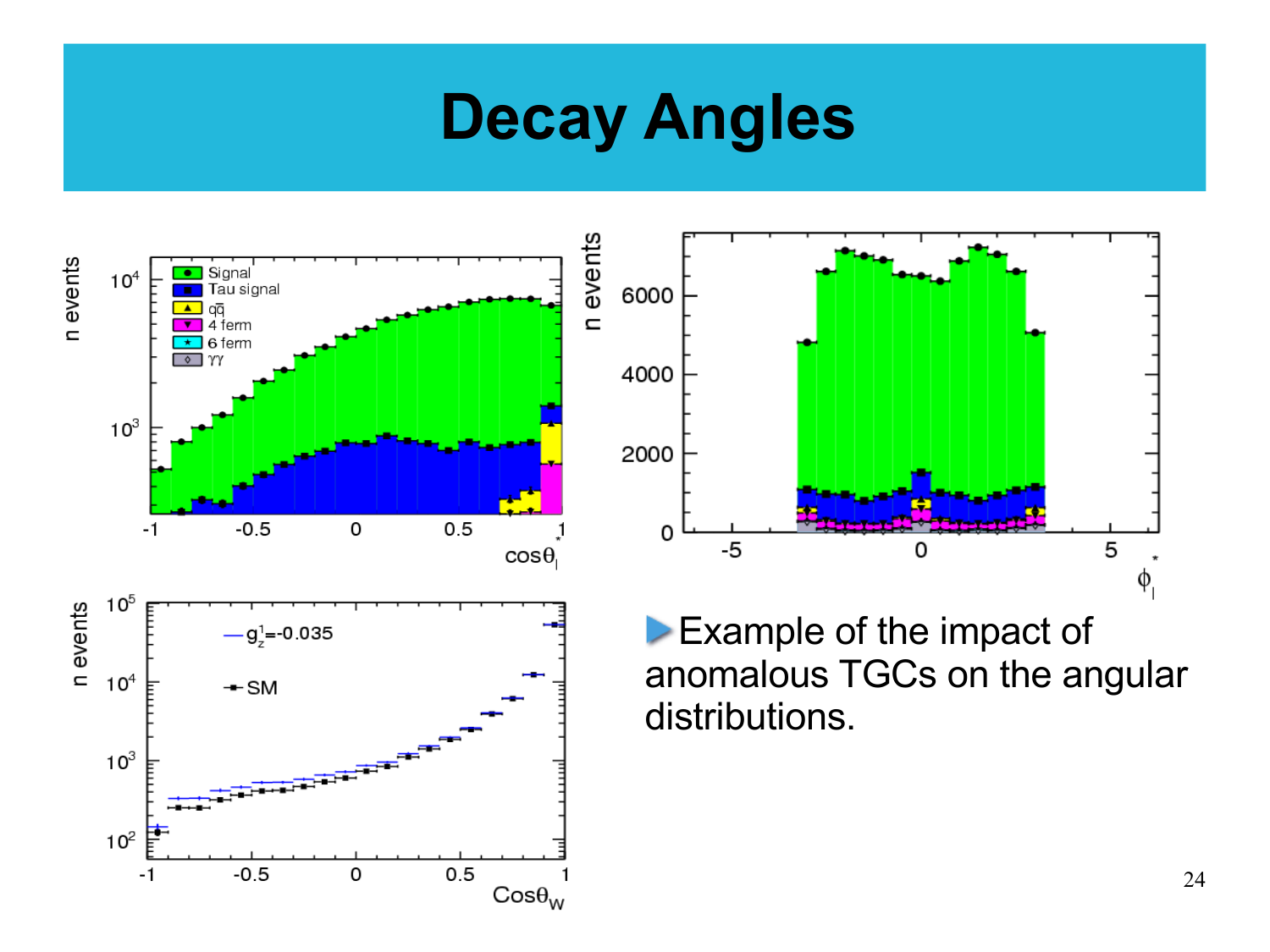# **Simulation of the TGCs**

**Example 2 Figure 12 Figure 12 Figure 12 Figure 2 Figure 2 Figure 2 Figure 2 Figure 2 Figure 2 Figure 2 Figure 2 Figure 2 Figure 2 Figure 2 Figure 2 Figure 2 Figure 2 Figure 2 Figure 2 Figure 2 Figure 2 Figure 2 Figure 2 F** 

- change a parameter (TGC value);
- rescan the sample;
- weight given by the ratios of the new matrix element values to the old ones.

Dependence of the differential cross-sections from the TGCs is quadratic. 3 independent TGCs → **9 parameters** for each event:

$$
R(\Delta g_1^Z, \Delta \kappa_\gamma, \Delta \lambda_\gamma) = 1 + A \Delta g_1^Z + B \Delta \kappa_\gamma + C \Delta \lambda_\gamma + D \Delta g_1^{Z^2} + E \Delta \kappa_\gamma^2 + F \Delta \lambda_\gamma^2 + G \Delta g_1^Z \Delta \kappa_\gamma + H \Delta g_1^Z \Delta \lambda_\gamma + I \Delta \lambda_\gamma \Delta \kappa_\gamma.
$$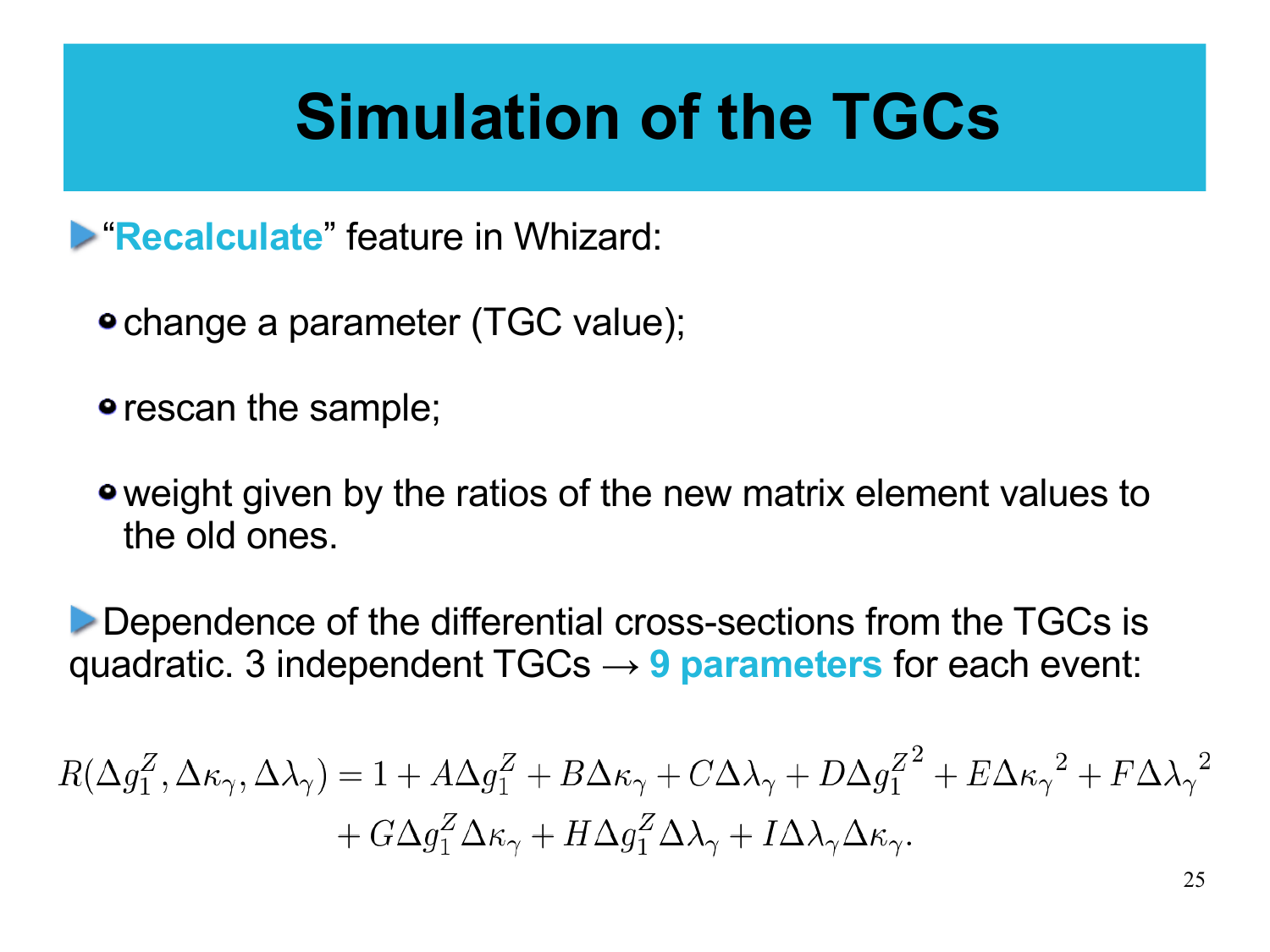# **Simulation of the TGCs**

Scan each event 9 times, for 9 different TGCs sets, getting the 9 weights R.

|                           | エレコ      | $\mathbf{n}_2$ | $\pi_3$  | 104      | $\pi_5$  | $\pi_6$  | $\pi_7$  | ⊥ւՑ      | 1 L.Q    |
|---------------------------|----------|----------------|----------|----------|----------|----------|----------|----------|----------|
| $\Delta g^2$              | $+0.001$ |                |          | $-0.001$ |          |          | $+0.001$ |          | $+0.001$ |
| $\Delta\kappa_{\gamma}$   |          | $+0.001$       |          |          | $-0.001$ |          | $+0.001$ | $+0.001$ |          |
| $\Delta \Lambda_{\gamma}$ |          |                | $+0.001$ |          |          | $-0.001$ |          | $+0.001$ | $+0.001$ |

Solve the system in order to get the A,..., coefficients:

 $R_1 = 1 + A |\Delta q_1^Z| + D |\Delta q_1^Z|^2$  $R_2 = 1 + B |\Delta \kappa_{\gamma}| + E |\Delta \kappa_{\gamma}|^2.$  $R_3 = 1 + C |\Delta\lambda_{\gamma}| + F |\Delta\lambda_{\gamma}|^2$  $R_4 = 1 - A |\Delta g_1^Z| + D |\Delta g_1^Z|^2,$  $R_5 = 1 - B |\Delta \kappa_{\gamma}| + E |\Delta \kappa_{\gamma}|^2$  $R_6 = 1 - C |\Delta\lambda_{\gamma}| + F |\Delta\lambda_{\gamma}|^2$  $R_7 = 1 + A |\Delta g_1^Z| + B |\Delta \kappa_\gamma| + D |\Delta g_1^Z|^2 + E |\Delta \kappa_\gamma|^2 + G |\Delta g_1^Z|| \Delta \kappa_\gamma|,$  $R_8 = 1 + B |\Delta \kappa_\gamma| + C |\Delta \lambda_\gamma| + E |\Delta \kappa_\gamma|^2 + F |\Delta \lambda_\gamma|^2 + I |\Delta \kappa_\gamma| |\Delta \lambda_\gamma|,$  $R_9 = 1 + A |\Delta g_1^Z| + C |\Delta \lambda_\gamma| + D |\Delta g_1^Z|^2 + F |\Delta \lambda_\gamma|^2 + H |\Delta g_1^Z| |\Delta \lambda_\gamma|.$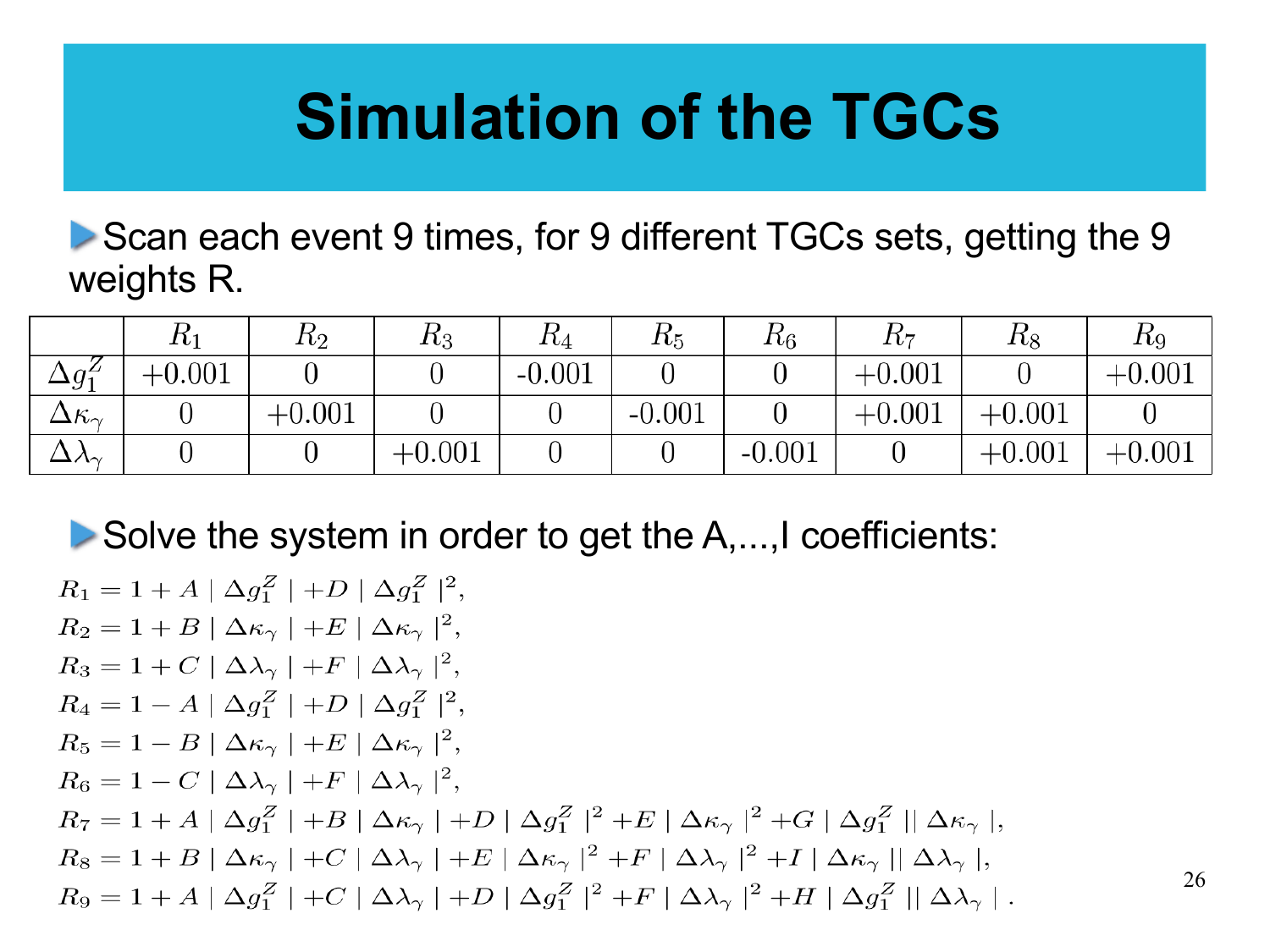#### **Technique 1: Blondel Scheme**

Needs data to be collected for all the **four sign combinations** of polarization:  $++$ ,  $--$ ,  $+-$  and  $-+$ .

Assumption: |+P e-  $| = |-P|$ e- | and |+P e+  $| = |-P|$ e+ | (**polarimeters** necessary to get deviations).

 $\triangleright$  From the cross sections for the different polarization signs, it is possible to get the polarization:

$$
|P_{e^{\pm}}| = \sqrt{\frac{(\sigma_{-+} + \sigma_{+-} - \sigma_{--} - \sigma_{++})(\pm \sigma_{-+} \mp \sigma_{+-} + \sigma_{--} - \sigma_{++})}{(\sigma_{-+} + \sigma_{+-} + \sigma_{--} + \sigma_{++})(\pm \sigma_{-+} \mp \sigma_{+-} - \sigma_{--} + \sigma_{++})}}
$$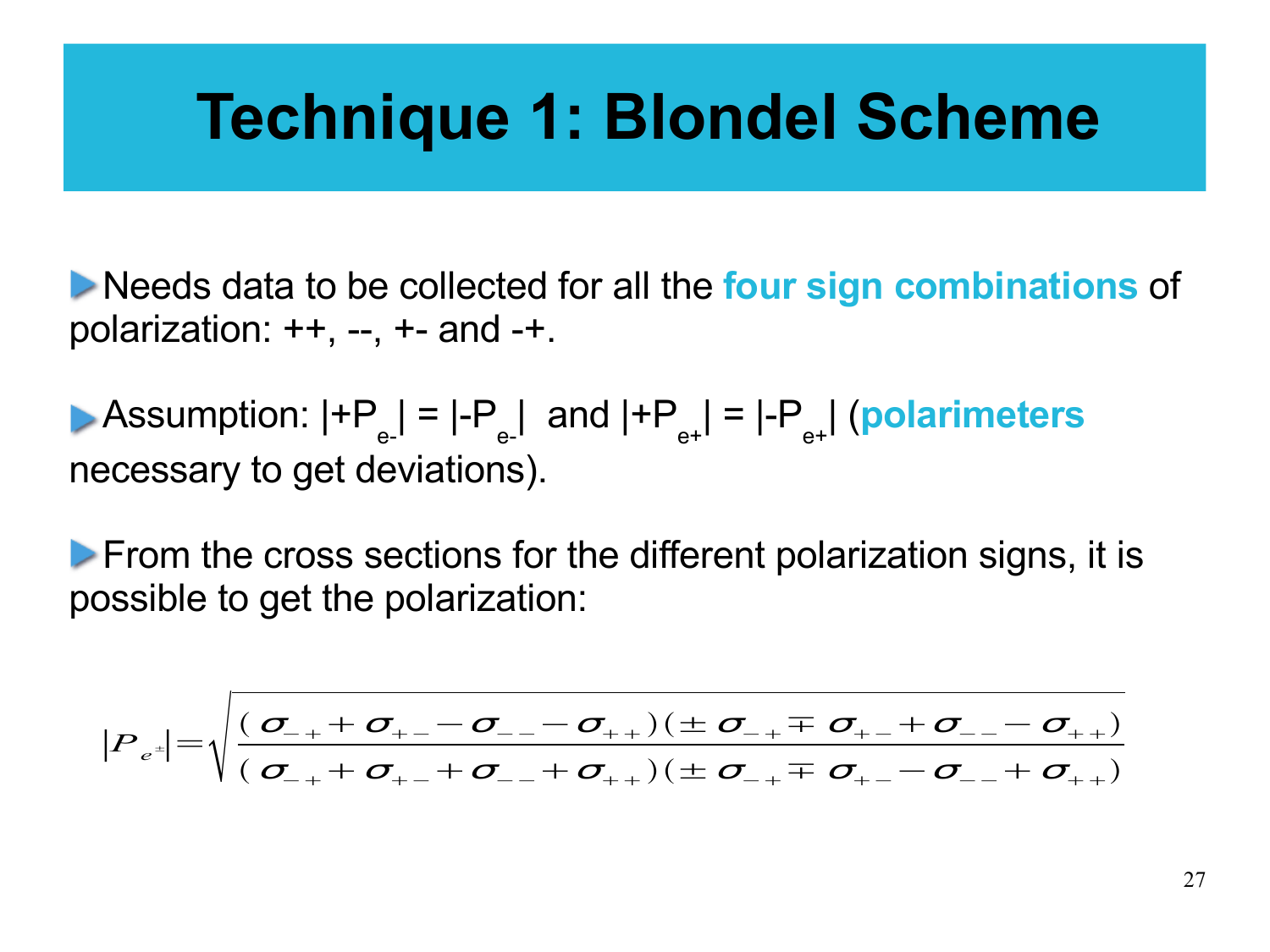#### **Technique 2: Angular Fit**

3D **Monte Carlo template** (*cos*θ *\* l*  , φ *\* l* , *cos*θ *W* ).

4 "data" 3D (*cos*θ *\* l*  , φ *\* l* , *cos*θ *W* ) distributions for the ++, +-, -+, - helicity sets.

Initially, assumption: |+P e-  $| = |-P|$ e- | and |+P e+  $| = |-P|$ e+ |.

**Each data sample fitted to the 3D** MC template.

**Fit iterated for several** independent data samples (**poissonian random variation**): statistical error is the dispersion of the measured fit parameters.